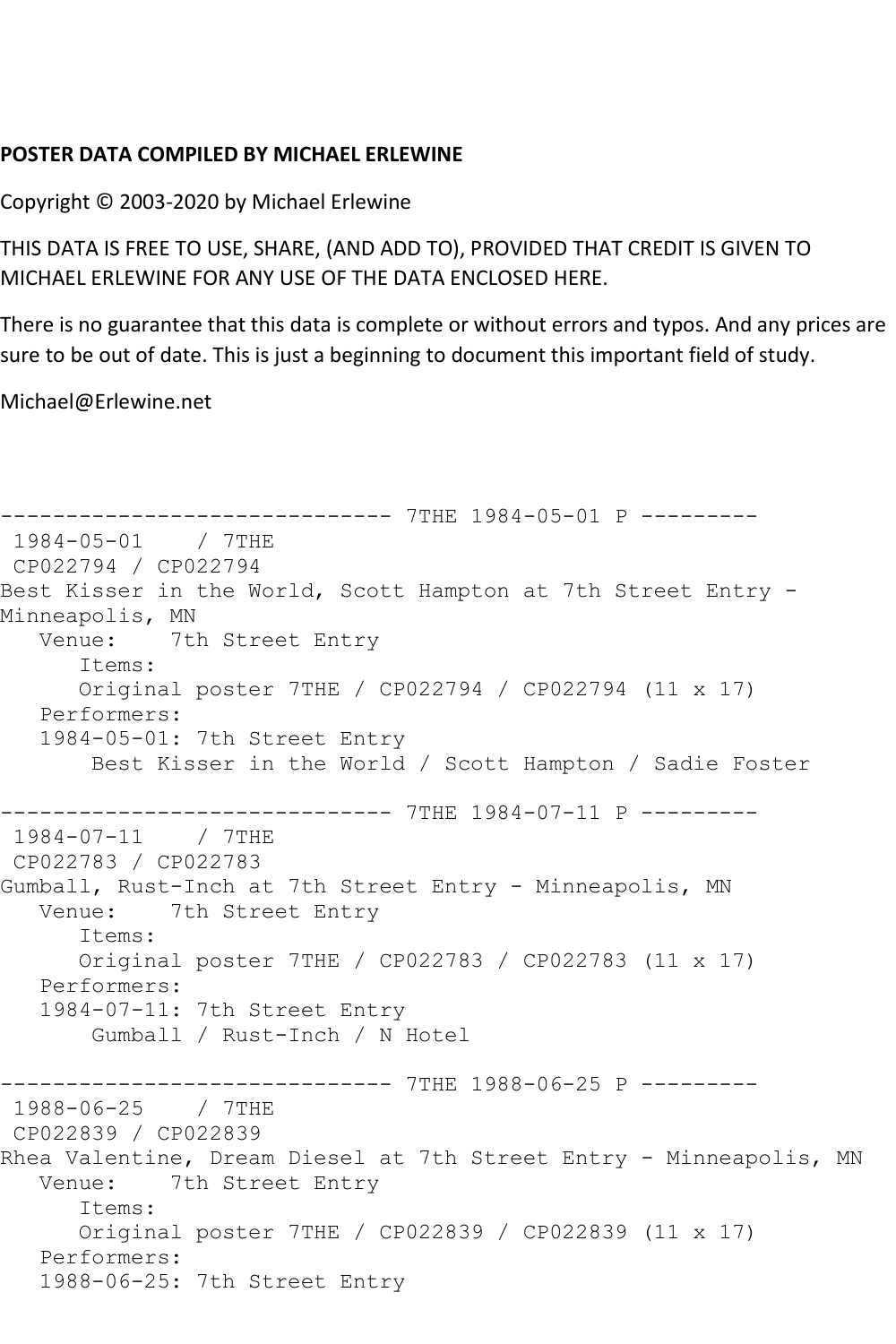Rhea Valentine / Dream Diesel / Sparrows ------------------------------ 7THE 1988-08-12 P --------- 1988-08-12 / 7THE CP022834 / CP022834 T.V.B.C. at 7th Street Entry - Minneapolis, MN Venue: 7th Street Entry Items: Original poster 7THE / CP022834 / CP022834 (8-1/2 x 11) Performers: 1988-08-12: 7th Street Entry T.V.B.C. ------------------------------ 7THE 1988-08-13 P --------- 1988-08-13 / 7THE CP022849 / CP022849 All, Doughboys at 7th Street Entry - Minneapolis, MN Venue: 7th Street Entry Items: Original poster 7THE / CP022849 / CP022849 (8-1/2 x 11) Performers: 1988-08-13: 7th Street Entry All / Dough Boys / Libido Boyz ------------------------------ 7THE 1988-11-18 P --------- 1988-11-18 / 7THE CP022789 / CP022789 Swallows at 7th Street Entry - Minneapolis, MN Venue: 7th Street Entry Items: Original poster 7THE / CP022789 / CP022789 (8-1/2 x 11) Performers: 1988-11-18: 7th Street Entry Swallows ------------------------------ 7THE 1988-12-11 P --------- 1988-12-11 / 7THE CP022838 / CP022838 Libido Boyz, Deformed Youth at 7th Street Entry - Minneapolis, MN Venue: 7th Street Entry Items: Original poster 7THE / CP022838 / CP022838 (8-1/2 x 11) Performers: 1988-12-11: 7th Street Entry Libido Boyz / Deformed Youth / No Pun Intended ------------------------------ 7THE 1989-01-06 P ---------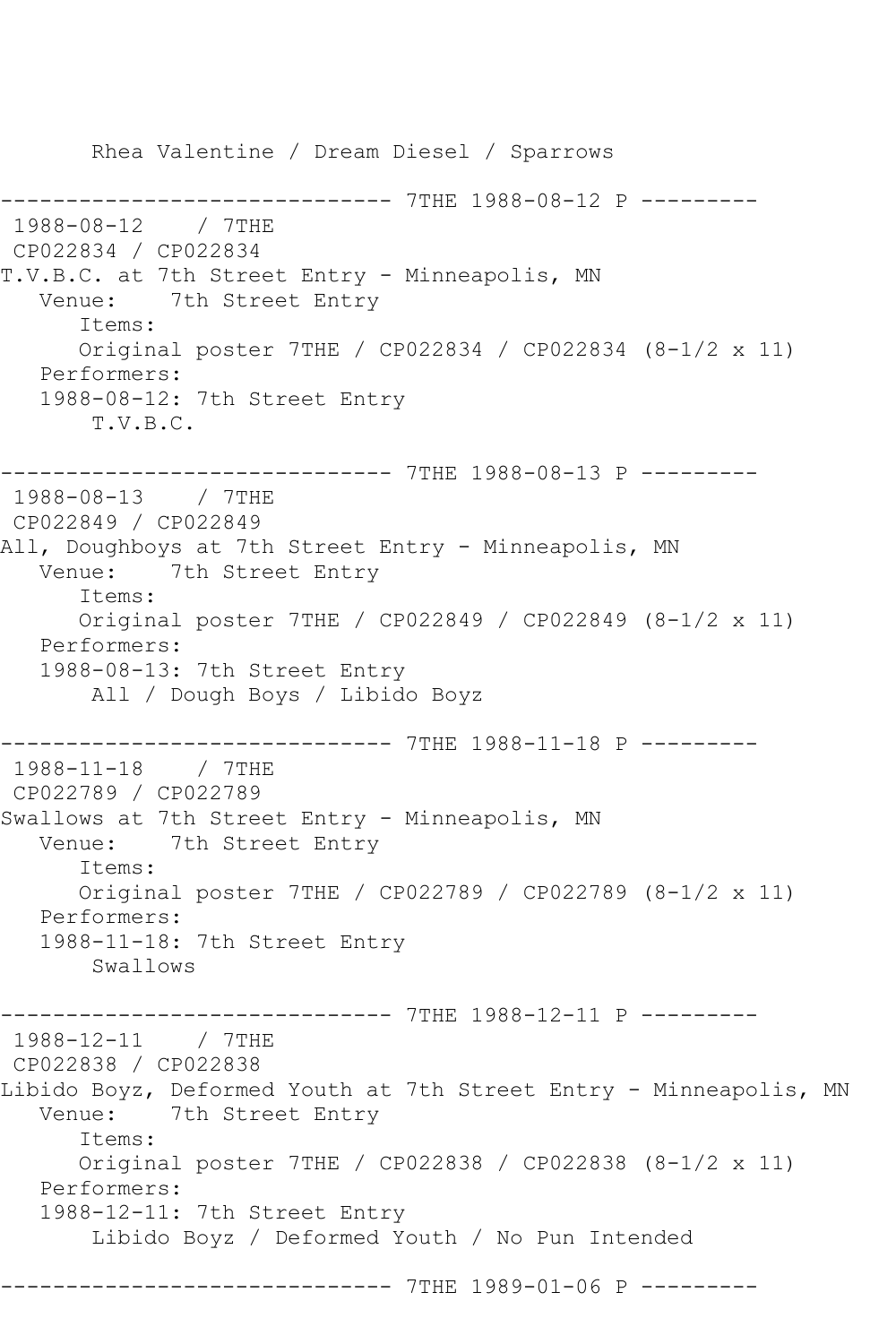1989-01-06 / 7THE CP022848 / CP022848 Black Spot at 7th Street Entry - Minneapolis, MN Venue: 7th Street Entry Items: Original poster 7THE / CP022848 / CP022848 (8-1/2 x 11) Performers: 1989-01-06: 7th Street Entry Black Spot ------------------------------ 7THE 1989-03-24 P --------- 1989-03-24 / 7THE CP022836 / CP022836 Curtiss A, 12 Angry Men at 7th Street Entry - Minneapolis, MN Venue: 7th Street Entry Items: Original poster 7THE / CP022836 / CP022836 (8-1/2 x 11) Performers: 1989-03-24: 7th Street Entry Curtiss A / 12 Angry Men / Billy Club ------------------------------ 7THE 1989-04-20 P --------- 1989-04-20 / 7THE CP022828 / CP022828 Reivers, Dream Diesel at 7th Street Entry - Minneapolis, MN Venue: 7th Street Entry Items: Original poster 7THE / CP022828 / CP022828 (8-1/2 x 11) Performers: 1989-04-20: 7th Street Entry Reivers / Dream Diesel / Ruby Trees ------------------------------- 7THE 1989-04-23 P ---------<br>1989-04-23 / 7THE  $1989 - 04 - 23$ CP022846 / CP022846 Henry Rollins, Sci Fi at 7th Street Entry - Minneapolis, MN Venue: 7th Street Entry Items: Original poster 7THE / CP022846 / CP022846 (8-1/2 x 11) Performers: 1989-04-23: 7th Street Entry Henry Rollins / Sci Fi / T.V.B.C. ------------------------------ 7THE 1989-04-28 P --------- 1989-04-28 / 7THE CP022842 / CP022842 Buck Pets, 27 Various at 7th Street Entry - Minneapolis, MN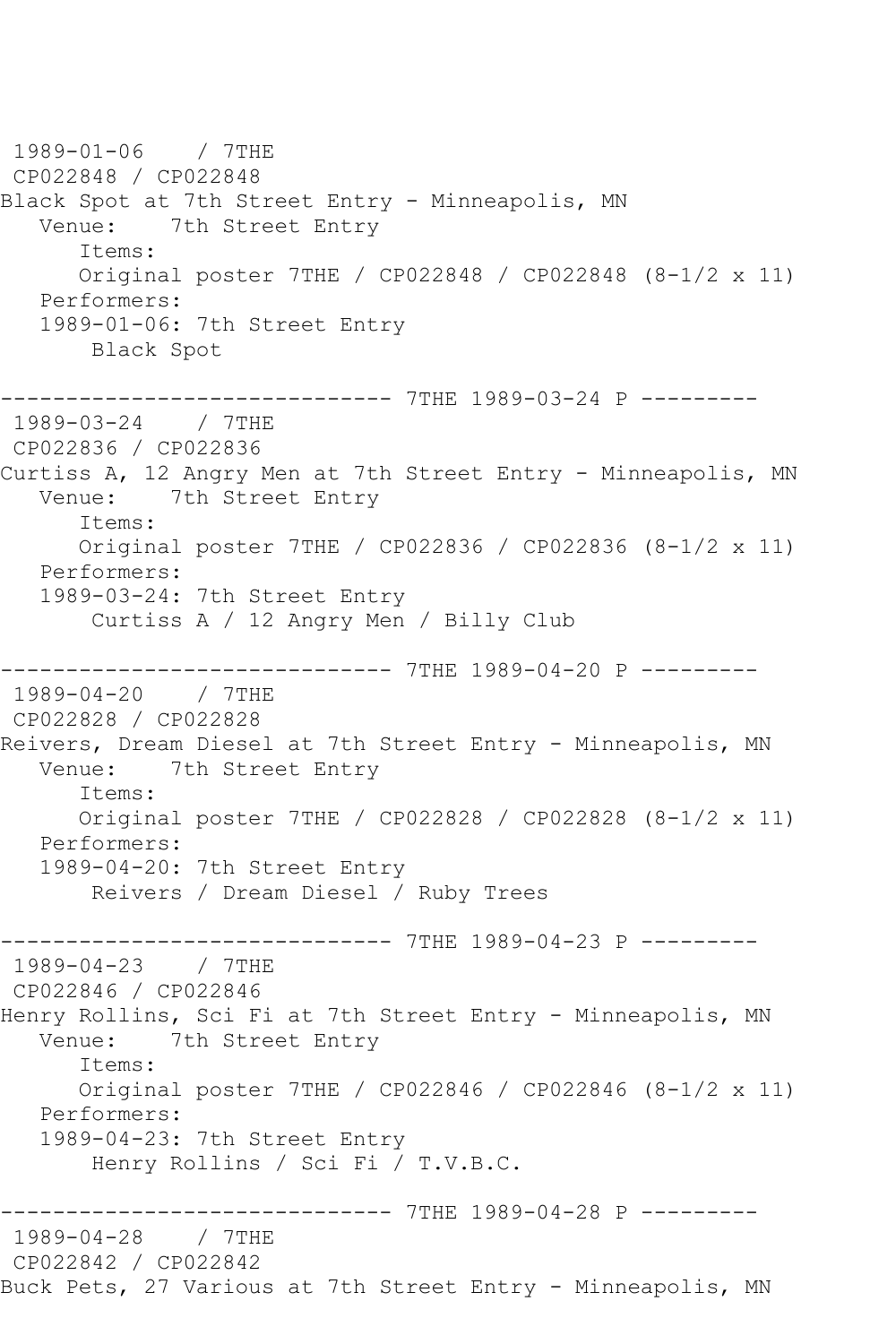Venue: 7th Street Entry Items: Original poster 7THE / CP022842 / CP022842 (8-1/2 x 11) Performers: 1989-04-28: 7th Street Entry Buck Pets / 27 Various / Sparrows ------------------------------ 7THE 1989-04-30 P --------- 1989-04-30 / 7THE CP022835 / CP022835 X Factor, Neck Brace at 7th Street Entry - Minneapolis, MN Venue: 7th Street Entry Items: Original poster 7THE / CP022835 / CP022835 (8-1/2 x 11) Performers: 1989-04-30: 7th Street Entry X-Factor / Neck Brace / Only the Strong ------------------------------ 7THE 1989-05-15 P --------- 1989-05-15 / 7THE CP022773 / CP022773 Pandoras, Clams at 7th Street Entry - Minneapolis, MN Venue: 7th Street Entry Items: Original poster 7THE / CP022773 / CP022773 (8-1/2 x 11) Performers: 1989-05-15: 7th Street Entry Pandoras / Clams / Big Lie ------------------------------ 7THE 1989-05-15 P --------- 1989-05-15 / 7THE CP022845 / CP022845 Pandoras, Clams at 7th Street Entry - Minneapolis, MN<br>Venue: 7th Street Entry 7th Street Entry Items: Original poster 7THE / CP022845 / CP022845 (8-1/2 x 11) Performers: 1989-05-15: 7th Street Entry Pandoras / Clams / Big Lie ---------------- 7THE 1989-05-19 P ---------<br>/ 7THE 1989-05-19 CP022858 / CP022858 Cows, Big Trouble House at 7th Street Entry - Minneapolis, MN Venue: 7th Street Entry Items: Original poster 7THE / CP022858 / CP022858 (8-1/2 x 11)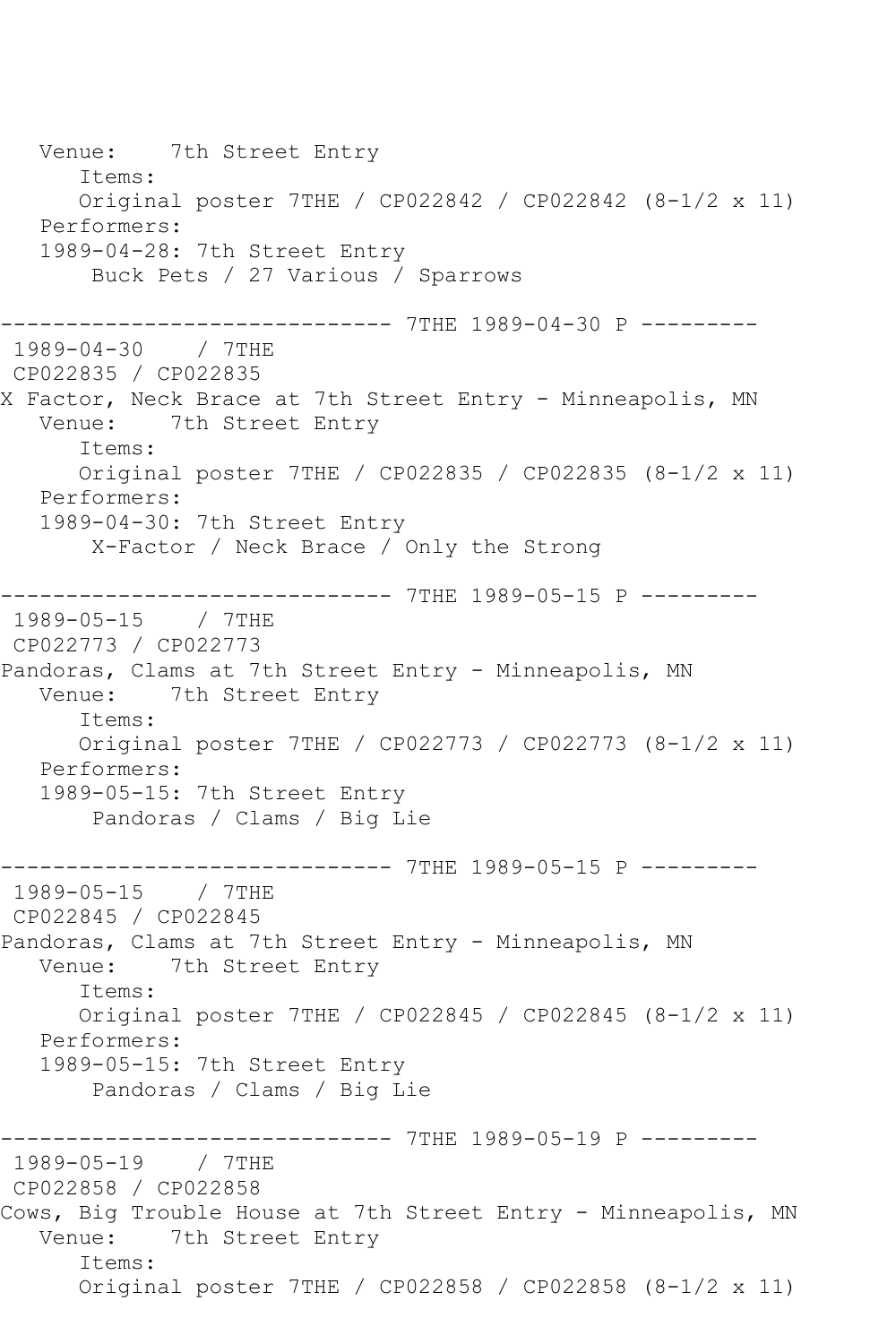Performers: 1989-05-19: 7th Street Entry Cows / Big Trouble House / Vertigo 1989-05-20: 7th Street Entry Rifle Sport / Tragic Mulatto / Jason's Gay Haircut ------------------------------ 7THE 1989-05-20 P --------- 1989-05-20 / 7THE CP022853 / CP022853 Tragic Mulatto, Rifle Sport at 7th Street Entry - Minneapolis, MN<br>Venue: 7th Street Entry 7th Street Entry Items: Original poster 7THE / CP022853 / CP022853 (8-1/2 x 11) Performers: 1989-05-20: 7th Street Entry Tragic Mulatto / Rifle Sport / Jason's Gay Haircut ------------------------------ 7THE 1989-05-21 P --------- 1989-05-21 / 7THE CP022840 / CP022840 Scream, Libido Boyz at 7th Street Entry - Minneapolis, MN Venue: 7th Street Entry Items: Original poster 7THE / CP022840 / CP022840 (8-1/2 x 11) Performers: 1989-05-21: 7th Street Entry Scream / Libido Boyz / Porcelain Boys ------------ 7THE 1989-05-26 P ---------1989-05-26 / 7THE CP022852 / CP022852 Nova Mob, 27 Various at 7th Street Entry - Minneapolis, MN Venue: 7th Street Entry Items: Original poster 7THE / CP022852 / CP022852 (8-1/2 x 11) Performers: 1989-05-26: 7th Street Entry Nova Mob / 27 Various / Bermuda Onion / Sparrows ------------------------------ 7THE 1989-06-09 P --------- 1989-06-09 / 7THE CP022863 / CP022863 Farm Accident, Dream Diesel at 7th Street Entry - Minneapolis, MN<br>Venue: 7th Street Entry 7th Street Entry Items: Original poster 7THE / CP022863 / CP022863 (8-1/2 x 11) Performers: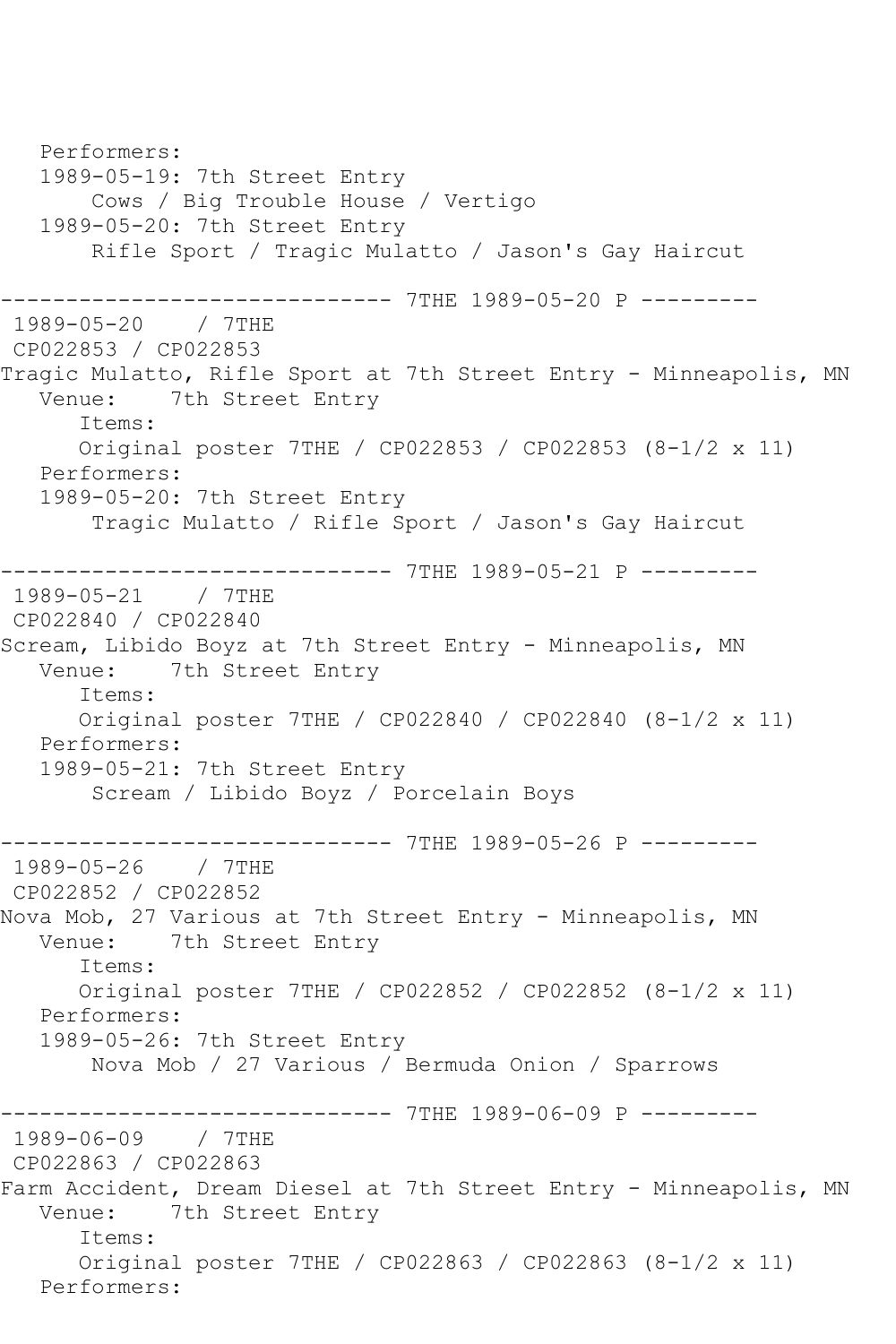1989-06-09: 7th Street Entry Farm Accident / Dream Diesel / Leatherwoods ------------------------------ 7THE 1989-06-10 P --------- 1989-06-10 / 7THE CP022844 / CP022844 My Bloody Valentine, Muskrats at 7th Street Entry - Minneapolis, MN<br>Venue: 7th Street Entry 7th Street Entry Items: Original poster 7THE / CP022844 / CP022844 (8-1/2 x 11) Performers: 1989-06-10: 7th Street Entry My Bloody Valentine / Muskrats / Babel 17 ------------------------------ 7THE 1989-06-11 P --------- 1989-06-11 / 7THE CP022851 / CP022851 Fugazi, Iowa Beef Experience at 7th Street Entry - Minneapolis, MN Venue: 7th Street Entry Items: Original poster 7THE / CP022851 / CP022851 (8-1/2 x 11) Performers: 1989-06-11: 7th Street Entry Fugazi / Iowa Beef Experience ------------------------------ 7THE 1989-06-17 P --------- 1989-06-17 / 7THE CP022817 / CP022817 Magnolias, Bishops at 7th Street Entry - Minneapolis, MN Venue: 7th Street Entry Items: Original poster 7THE / CP022817 / CP022817 (8-1/2 x 11) Performers: 1989-06-17: 7th Street Entry Magnolias / Bishops / Roy G. Biv ------------------------------ 7THE 1989-06-18 P --------- 1989-06-18 / 7THE CP022837 / CP022837 S.N.F.U., Broken Smile at 7th Street Entry - Minneapolis, MN Venue: 7th Street Entry Items: Original poster 7THE / CP022837 / CP022837 (8-1/2 x 11) Performers: 1989-06-18: 7th Street Entry S.N.F.U. / Broken Smile / Libido Boyz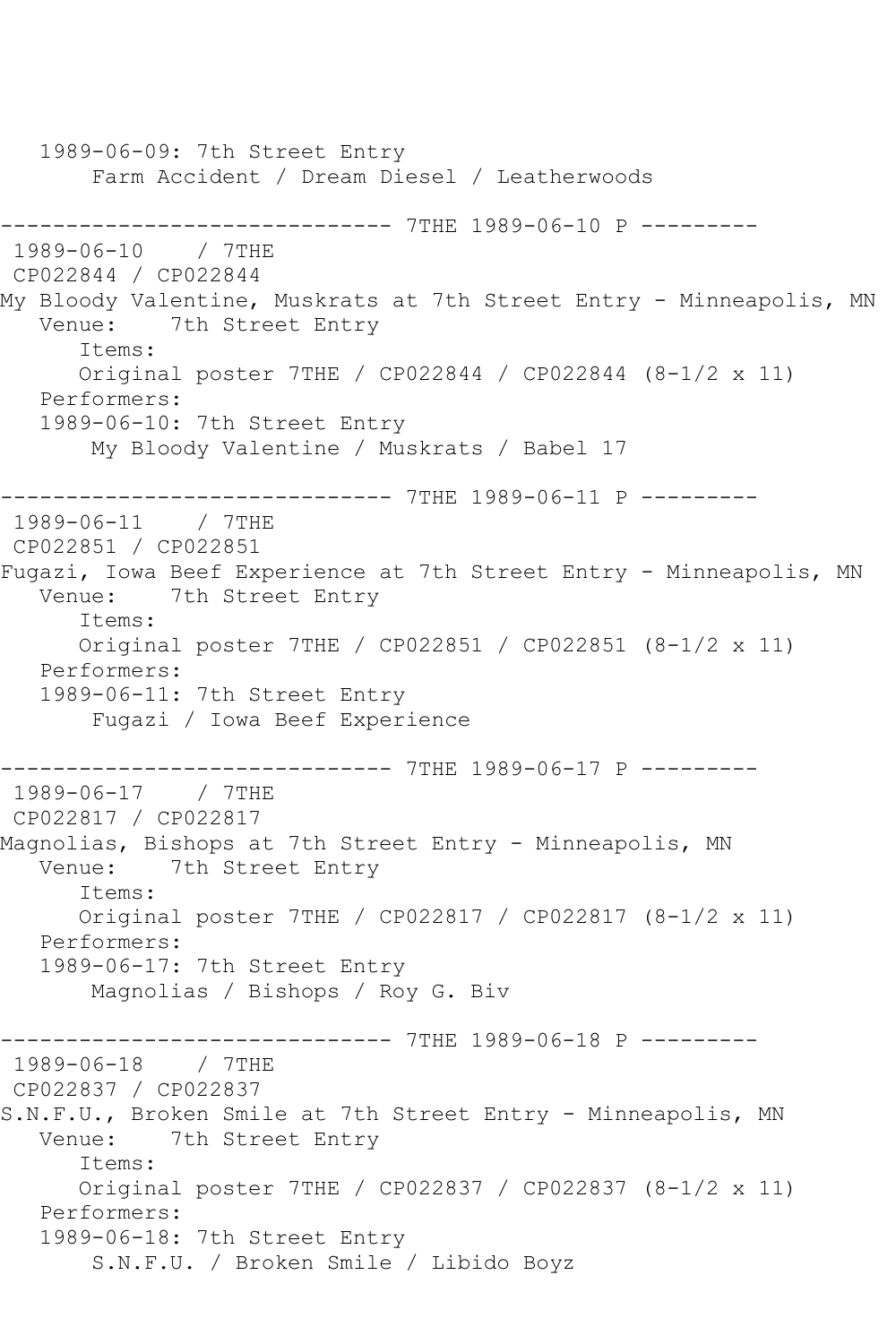------------------ 7THE 1989-06-25 P ----------<br>/ 7THE 1989-06-25 CP022830 / CP022830 Wrecking Crew, Face To Face at 7th Street Entry - Minneapolis, MN<br>Venue: 7th Street Entry 7th Street Entry Items: Original poster 7THE / CP022830 / CP022830 (8-1/2 x 11) Performers: 1989-06-25: 7th Street Entry Wrecking Crew / Face To Face / Insomniacs ---------------- 7THE 1989-06-30 P ---------<br>/ 7THE  $1989 - 06 - 30$ CP022850 / CP022850 Babes In Toyland, Bermuda Onion at 7th Street Entry - Minneapolis, MN Venue: 7th Street Entry Items: Original poster 7THE / CP022850 / CP022850 (8-1/2 x 11) Performers: 1989-06-30: 7th Street Entry Babes In Toyland / Bermuda Onion / Jason's Gay Haircut ------------------------------ 7THE 1989-07-01 P --------- 1989-07-01 / 7THE CP022854 / CP022854 Die Kreuzen, Tiltawhirl at 7th Street Entry - Minneapolis, MN<br>Venue: 7th Street Entry 7th Street Entry Items: Original poster 7THE / CP022854 / CP022854 (8-1/2 x 11) Performers: 1989-07-01 1989-07-02: 7th Street Entry Die Kreuzen / Tiltawhirl / Zu Zu's Petals / Insidious Prophets ------------------------------ 7THE 1989-07-07 P --------- 1989-07-07 / 7THE CP022847 / CP022847 Lovelies, Brick Layer Cake at 7th Street Entry - Minneapolis, MN<br>Venue: 7th Street Entry 7th Street Entry Items: Original poster 7THE / CP022847 / CP022847 (8-1/2 x 11) Performers: 1989-07-07: 7th Street Entry Lovelies / Brick Layer Cake ------------------------------ 7THE 1989-07-08 P ---------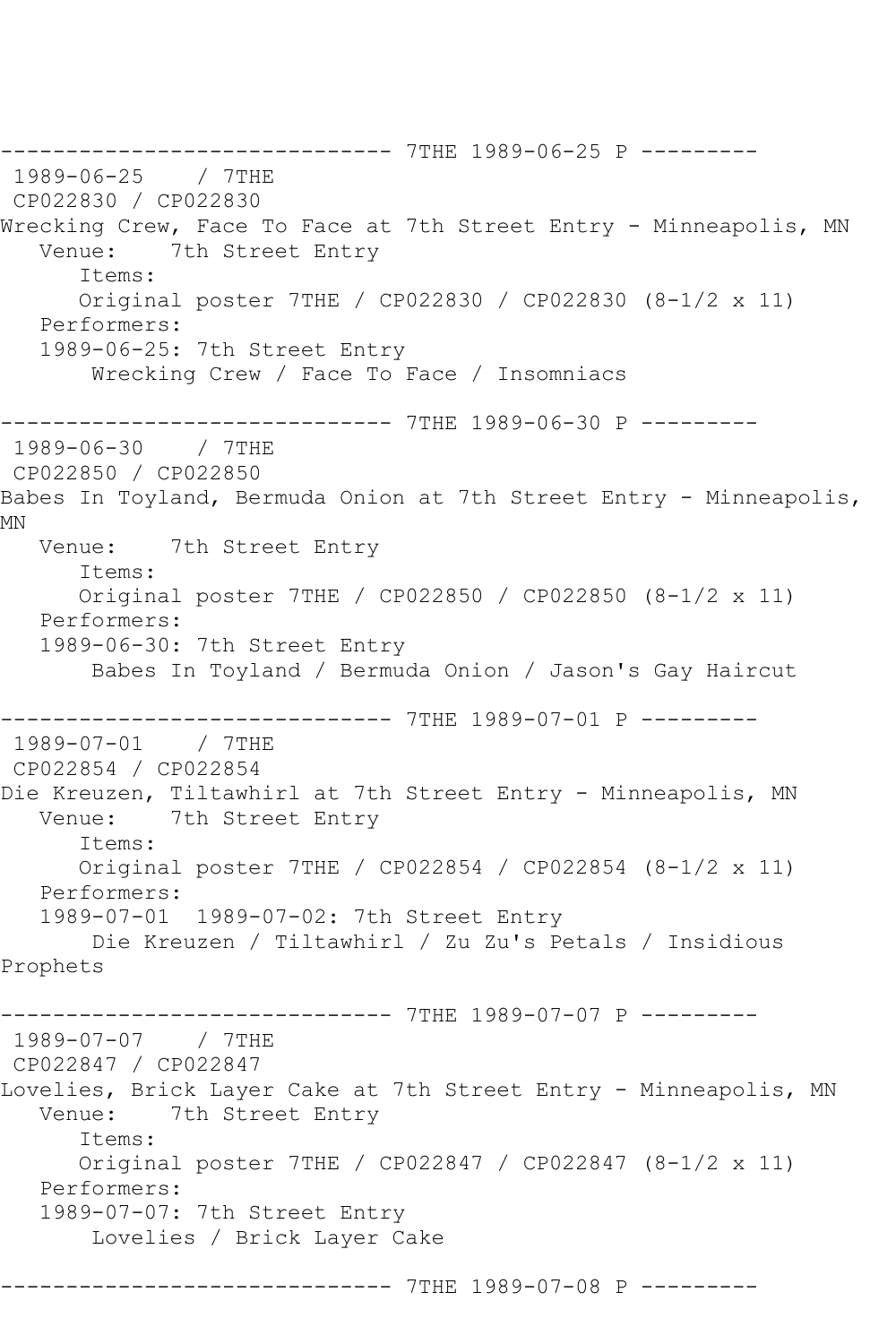1989-07-08 / 7THE CP022843 / CP022843 Frogs, Elvis Hitler at 7th Street Entry - Minneapolis, MN Venue: 7th Street Entry Items: Original poster 7THE / CP022843 / CP022843 (8-1/2 x 11) Performers: 1989-07-08: 7th Street Entry Frogs / Elvis Hitler ------------------------------ 7THE 1989-07-14 P --------- 1989-07-14 / 7THE CP022841 / CP022841 Funseekers, 27 Various at 7th Street Entry - Minneapolis, MN Venue: 7th Street Entry Items: Original poster 7THE / CP022841 / CP022841 (8-1/2 x 11) Performers: 1989-07-14: 7th Street Entry Funseekers / 27 Various / Gargoyles / Third Eye ------------------------------ 7THE 1989-07-21 P --------- 1989-07-21 / 7THE CP022856 / CP022856 Bowery Boys, Strappin Daddy-ohs at 7th Street Entry - Minneapolis, MN Venue: 7th Street Entry Items: Original poster 7THE / CP022856 / CP022856 (8-1/2 x 11) Performers: 1989-07-21: 7th Street Entry Bowery Boys / Strappin Daddy-ohs ------------------------------ 7THE 1989-10-27 P --------- 1989-10-27 / 7THE CP022855 / CP022855 A Single Love, Leatherwoods at 7th Street Entry - Minneapolis, MN<br>Venue: 7th Street Entry 7th Street Entry Items: Original poster 7THE / CP022855 / CP022855 (8-1/2 x 11) Performers: 1989-10-27: 7th Street Entry Single Love / Leatherwoods / New Rules --------- 7THE 1990-07-10 P ---------1990-07-10 / 7THE CP022822 / CP022822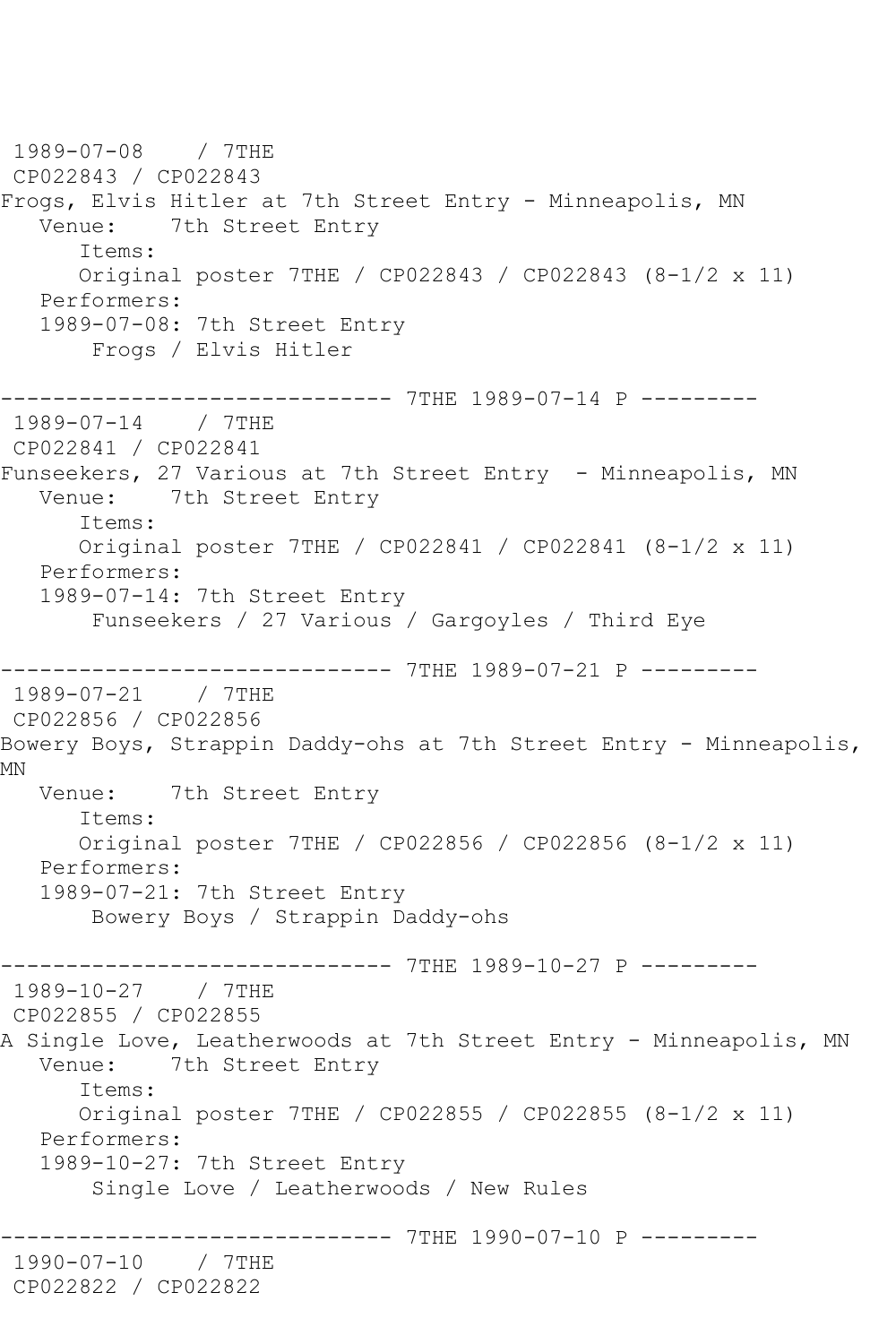Loose Rails, Green Pyramid at 7th Street Entry - Minneapolis, MN<br>Venue: 7th Street Entry 7th Street Entry Items: Original poster 7THE / CP022822 / CP022822 (11 x 17) Performers: 1990-07-10: 7th Street Entry Loose Rails / Green Pyramid / Framed / Comatones ---------------- 7THE 1990-10-24 P ---------<br>/ 7THE 1990-10-24 CP022860 / CP022860 Social Distortion, Screaming Trees at 7th Street Entry - Minneapolis, MN Venue: 7th Street Entry Items: Original poster 7THE / CP022860 / CP022860 (8-1/2 x 11) Performers: 1990-10-24: 7th Street Entry Social Distortion / Screaming Trees / Bone Club ------------------------------ 7THE 1990-11-30 P --------- 1990-11-30 / 7THE CP022859 / CP022859 Nova Mob, Phantom Helmsman at 7th Street Entry - Minneapolis, MN Venue: 7th Street Entry Items: Original poster 7THE / CP022859 / CP022859 (8-1/2 x 11) Performers: 1990-11-30: 7th Street Entry Nova Mob / Phantom Helmsman / Loose Rails ------------------------------ 7THE 1990-12-01 P --------- 1990-12-01 / 7THE CP022829 / CP022829 27 Various, Willie Wisely at 7th Street Entry - Minneapolis, MN Venue: 7th Street Entry Items: Original poster 7THE / CP022829 / CP022829 (8-1/2 x 11) Performers: 1990-12-01: 7th Street Entry 27 Various / Willie Wisely / Poppies -------------- 7THE 1990-12-07 P ---------1990-12-07 / 7THE CP022816 / CP022816 Draghounds, Lisa Wooster at 7th Street Entry - Minneapolis, MN Venue: 7th Street Entry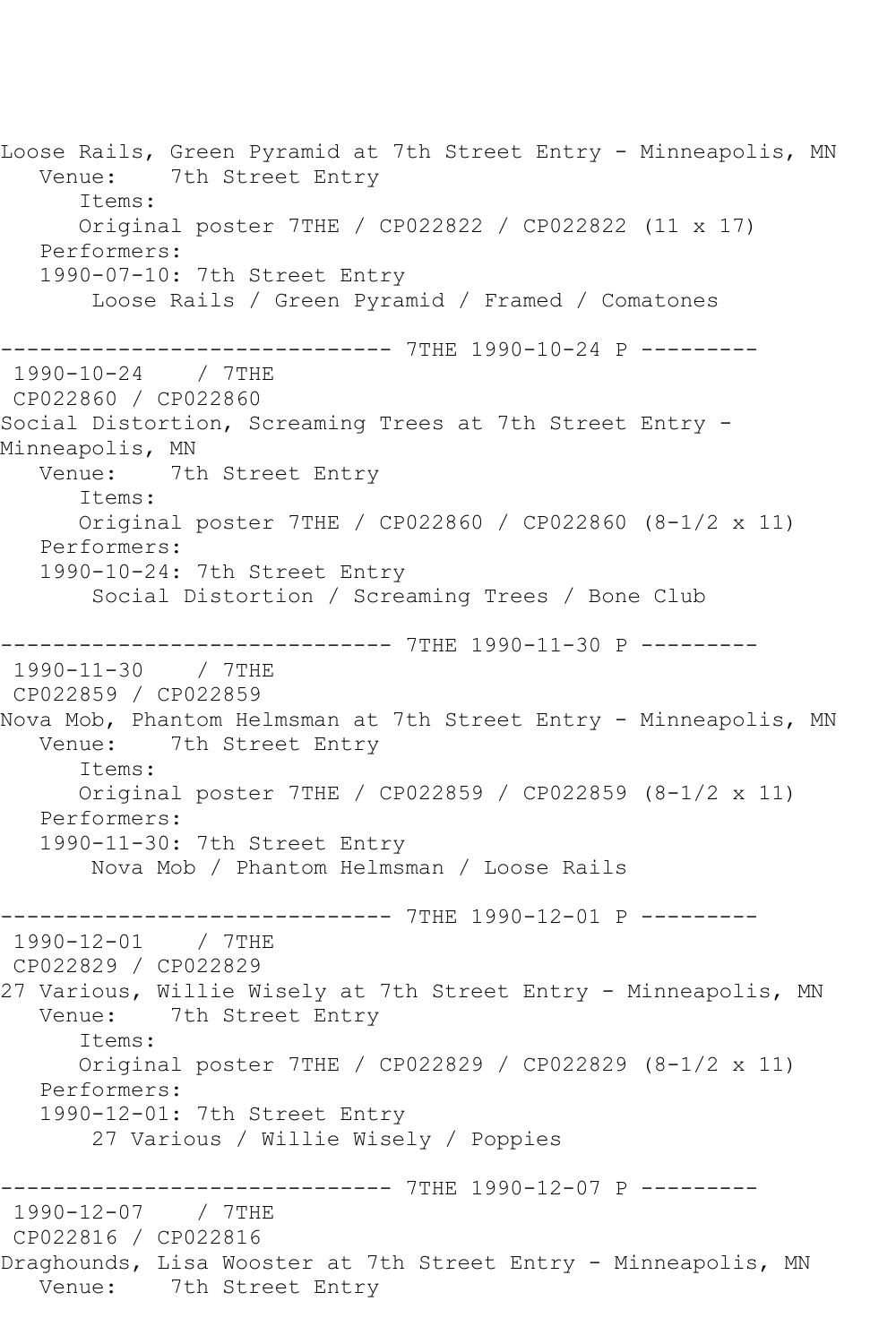Items: Original poster 7THE / CP022816 / CP022816 (11 x 17) Performers: 1990-12-07: 7th Street Entry Draghounds / Lisa Wooster / Walt Mink ------------------------------ 7THE 1990-12-28 P --------- 1990-12-28 / 7THE CP022821 / CP022821 Rifle Sport, Man Sized Action at 7th Street Entry - Minneapolis, MN<br>Venue: 7th Street Entry 7th Street Entry Items: Original poster 7THE / CP022821 / CP022821 (11 x 17) Performers: 1990-12-28: 7th Street Entry Rifle Sport / Man Sized Action / Mighty Mofos / Whole Lotta Loves ------------------------------ 7THE 1990-12-29 P --------- 1990-12-29 / 7THE CP023049 / CP023049 Blue Hippos, Things that Fall Down at 7th Street Entry - Minneapolis, MN<br>Venue: 7tl 7th Street Entry Items: Original poster 7THE / CP023049 / CP023049 (11 x 17) Performers: 1990-12-29: 7th Street Entry Blue Hippos / Things that Fall Down / Curtiss A / John Eller ------------------------------ 7THE 1990-12-30 P --------- 1990-12-30 / 7THE CP022776 / CP022776 Soul Reaction, Next of Kin at 7th Street Entry - Minneapolis, MN Venue: 7th Street Entry Items: Original poster 7THE / CP022776 / CP022776 (11 x 17) Performers: 1990-12-30: 7th Street Entry Soul Reaction / Next of Kin / Nixon Pupils / Superball '63 / Avon Bomb ------------------------------ 7THE 1990-12-31 P --------- 1990-12-31 / 7THE CP022812 / CP022812 Monster Zero, Hang-Ups at 7th Street Entry - Minneapolis, MN Venue: 7th Street Entry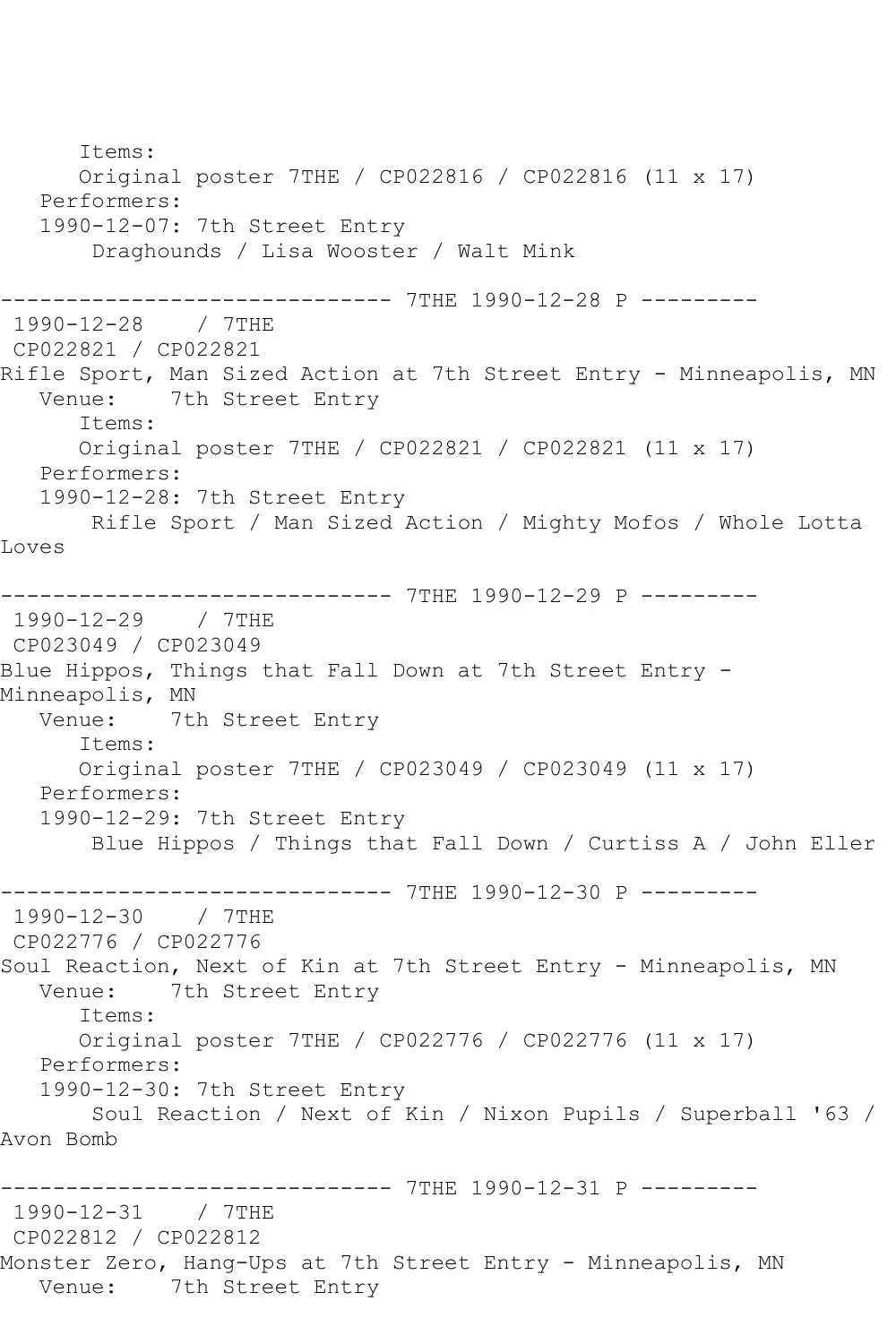Items: Original poster 7THE / CP022812 / CP022812 (11 x 17) Performers: 1990-12-31: 7th Street Entry Monster Zero / Hang-Ups / Fat Tuesday / Eyeball Bird / Dutch Oven ------------------------------ 1991-11-02 P --------- 1991-11-02 / CP700228 / CP700228 Jonestown, Les Thugs at 7th Street Entry [Minneapolis, MN] Notes: This item appears in the book 'The Art of Modern Rock' as AMR # 031.3<br>Artist: Frank Kozik Venue: 7th Street Entry Promoter: Project A Bomb Items: Original poster / CP700228 / CP700228 (7 x 22-1/2) Performers: 1991-11-02: 7th Street Entry Jonestown / Les Thugs ------------------------------ 7THE 1991-12-01 P --------- 1991-12-01 / 7THE CP022795 / CP022795 Libido Boyz, Walt Mink at 7th Street Entry - Minneapolis, MN Artist: Donovan Venue: 7th Street Entry Items: Original poster 7THE / CP022795 / CP022795 (11 x 17) Performers: 1991-12-01: 7th Street Entry Libido Boyz / Walt Mink / Rapscallion / Style Monkeez ------------------------------ 7THE 1992-04-26 P --------- 1992-04-26 / 7THE CP022833 / CP022833 Libido Boyz, Vesicular Basalt at 7th Street Entry - Minneapolis, MN<br>Venue: 7th Street Entry 7th Street Entry Items: Original poster 7THE / CP022833 / CP022833 (11 x 17) Performers: 1992-04-26: 7th Street Entry Libido Boyz / Vesicular Basalt / Billy Goats Gruff ------------------------------ 7THE 1992-05-01 P ---------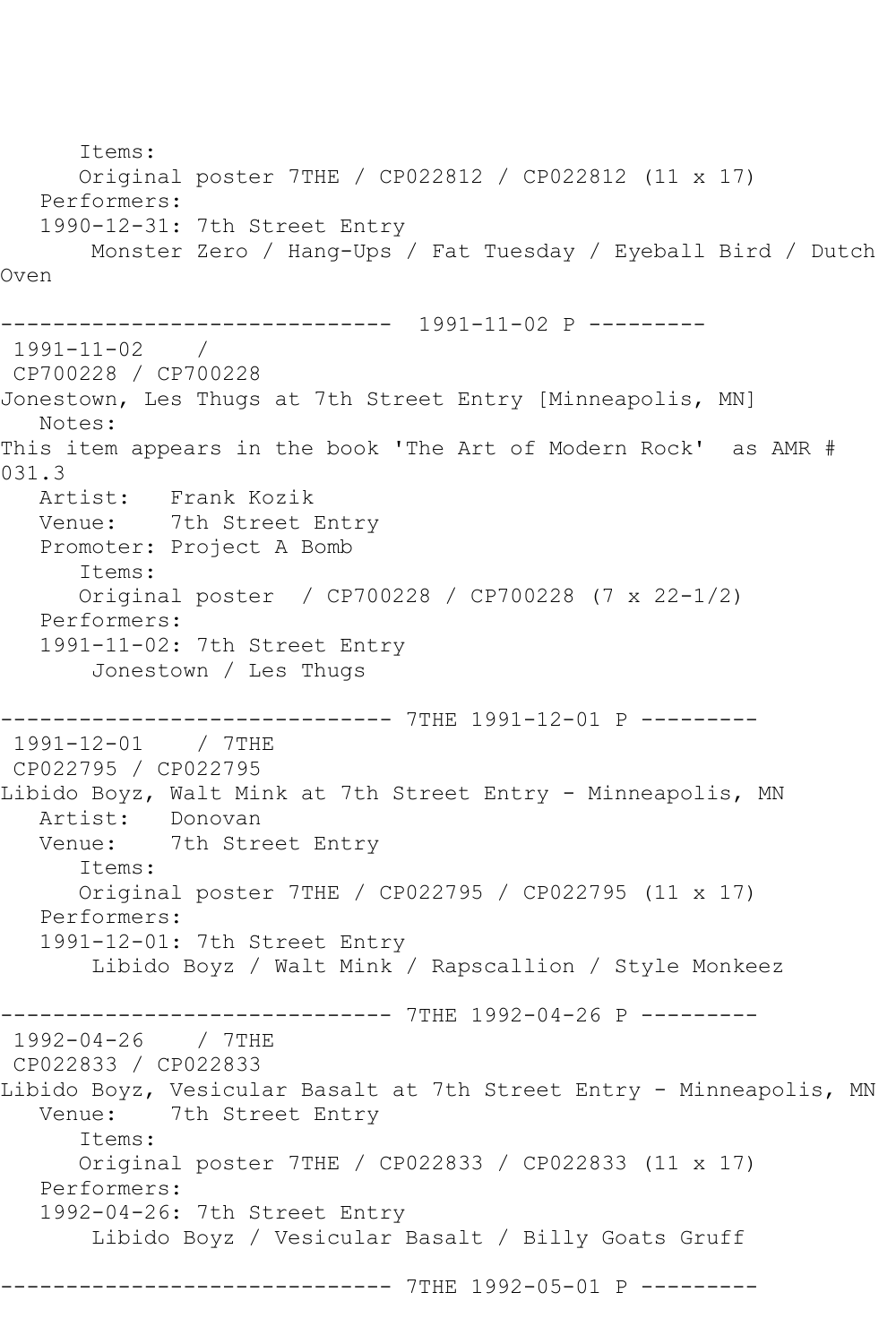1992-05-01 / 7THE CP023054 / CP023054 Wedding Present at 7th Street Entry - Minneapolis, MN Venue: 7th Street Entry Items: Original poster 7THE / CP023054 / CP023054 (11 x 17) Performers: 1992-05-01: 7th Street Entry Wedding Present ------------------------------ 1992-06-05 P --------- 1992-06-05 / CP061355 / CP061355 Cows, Snag at 7th Street Entry [Minneapolis, MN] Notes: Limited edition of 260. Artist: Frank Kozik Venue: 7th Street Entry Items: Original poster / CP061355 / CP061355 (11-1/4 x 35) Notes: Limited Edition of 260 Price: 150.00 Performers: 1992-06-05: 7th Street Entry Cows / Snag / Janitor Joe ------------------------------ 1992-10-03 P ---------  $1992 - 10 - 03$ CP061301 / CP061301 Cows, Mama Tic at 7th Street Entry [Minneapolis, MN] Notes: Limited edition of 500. Artist: Frank Kozik Venue: 7th Street Entry Items: Original poster / CP061301 / CP061301 (17-1/2 x 22-1/2) Notes: Limited Edition of 500 Price: 200.00 Performers: 1992-10-03 1992-10-04: 7th Street Entry Cows / Mama Tic / Guzzard ---------- 7THE 1992-12-05 P ---------1992-12-05 / 7THE CP022861 / CP022861 God Bullies, God's Acre at 7th Street Entry - Minneapolis, MN Venue: 7th Street Entry Items: Original poster 7THE / CP022861 / CP022861 (8-1/2 x 11)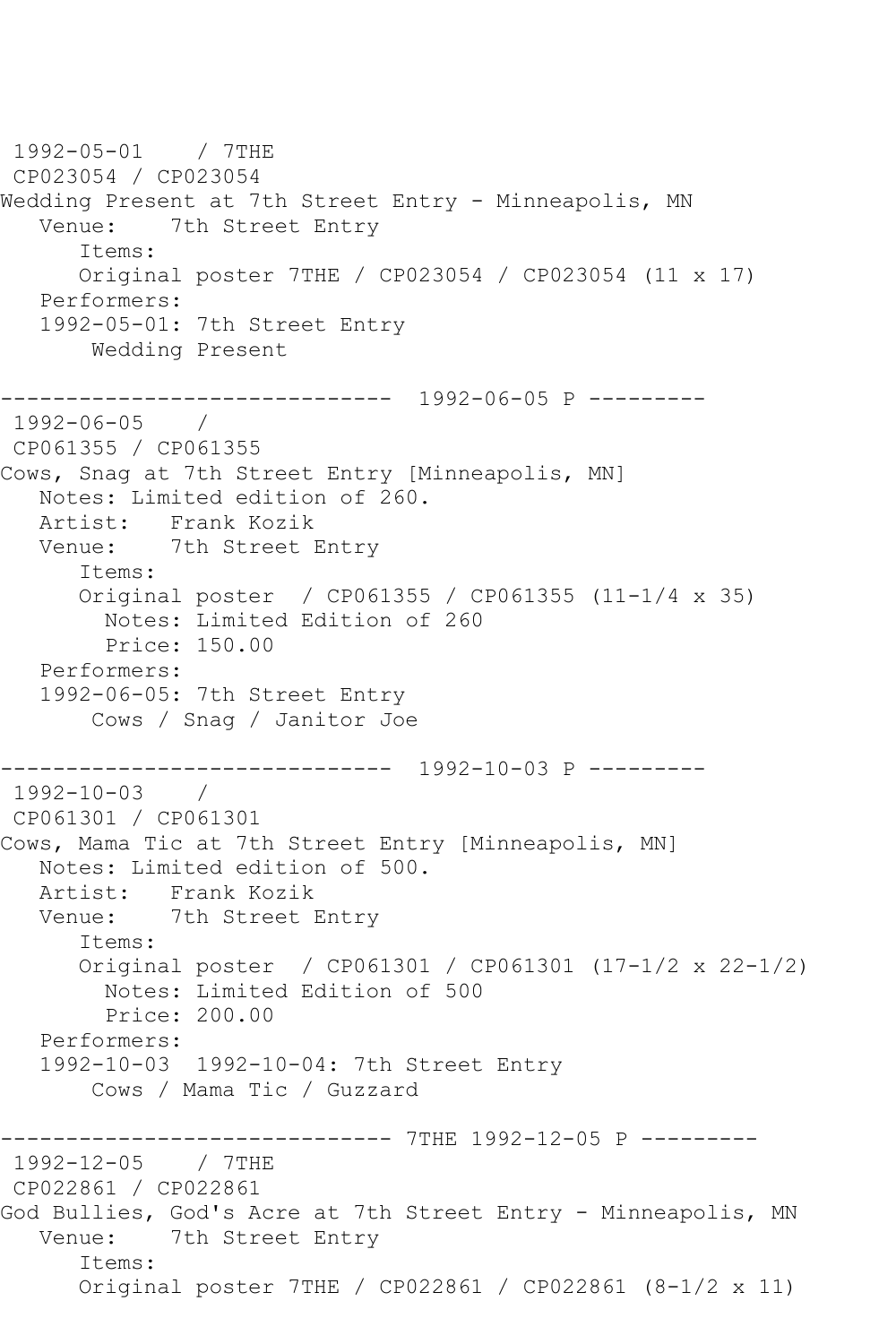Performers: 1992-12-05 1992-12-06: 7th Street Entry God Bullies / God's Acre / Superball '63 ------------------------------ 7THE 1993-01-05 P --------- 1993-01-05 / 7THE CP022862 / CP022862 Mary Hits Hard at 7th Street Entry - Minneapolis, MN Venue: 7th Street Entry Items: Original poster 7THE / CP022862 / CP022862 (8-1/2 x 11) Performers: 1993-01-05: 7th Street Entry Mary Hits Hard ------------------------------ 7THE 1993-01-13 P --------- 1993-01-13 / 7THE CP022779 / CP022779 Mood Swings, Dog 994 at 7th Street Entry - Minneapolis, MN<br>Venue: 7th Street Entry 7th Street Entry Items: Original poster 7THE / CP022779 / CP022779 (11 x 17) Performers: 1993-01-13: 7th Street Entry Mood Swings / Dog 994 / Cosmic Thugs ------------------------------ 7THE 1993-01-14 P --------- 1993-01-14 / 7THE CP022832 / CP022832 Nixon Pupils, Bigger than Ed at 7th Street Entry - Minneapolis, MN<br>Venue: 7th Street Entry 7th Street Entry Items: Original poster 7THE / CP022832 / CP022832 (11 x 17) Performers: 1993-01-14: 7th Street Entry Nixon Pupils / Bigger than Ed / Son of Scam / Moonbirds ------------------------------ 7THE 1993-01-21 P --------- 1993-01-21 / 7THE CP022800 / CP022800 Style Monkeez, God Damn Liars at 7th Street Entry - Minneapolis, MN Venue: 7th Street Entry Items: Original poster 7THE / CP022800 / CP022800 (11 x 17) Performers: 1993-01-21: 7th Street Entry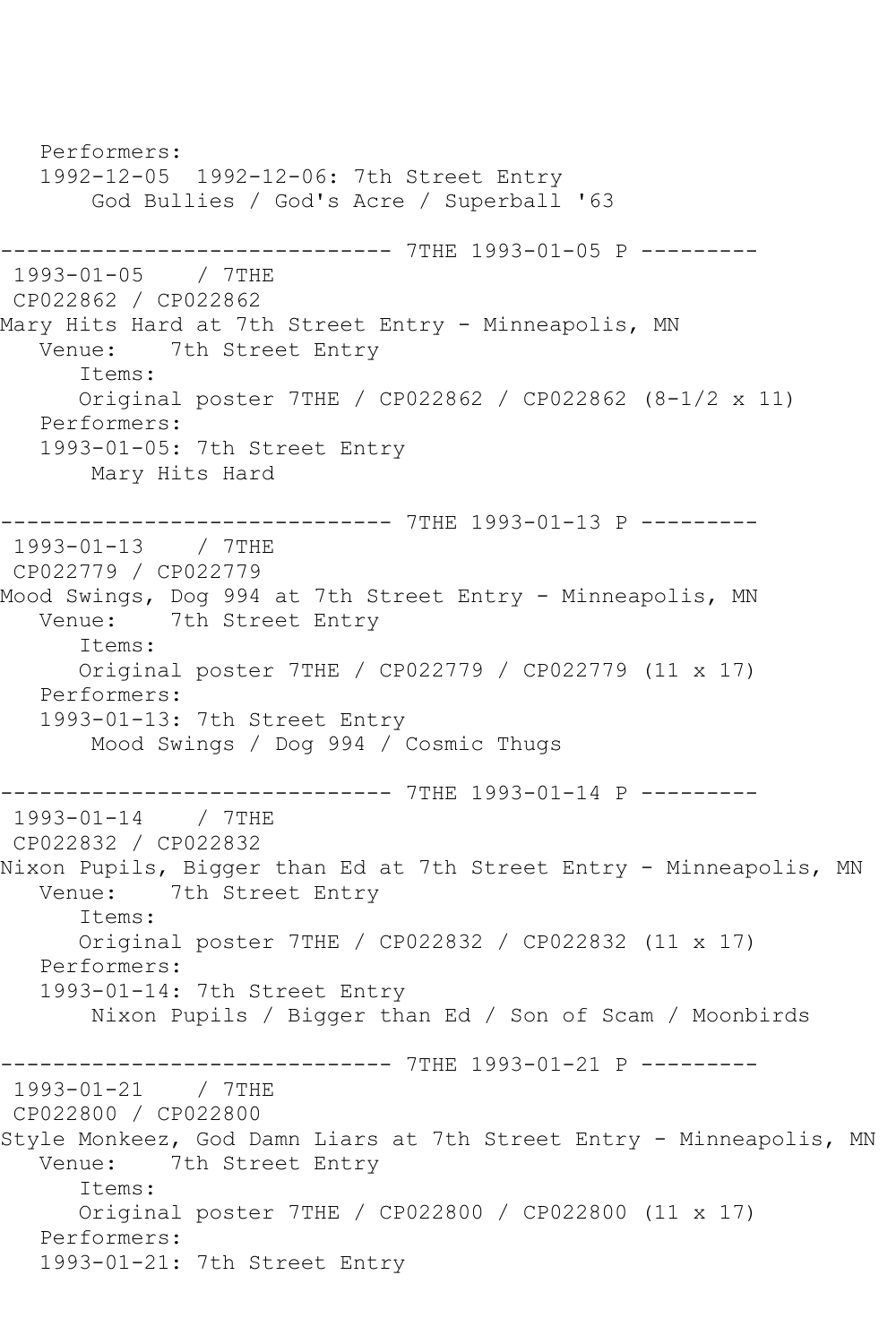Style Monkeez / God Damn Liars / Dogshine / Wigmonster / Thrill Hammer ------------------------------ 7THE 1993-01-27 P --------- 1993-01-27 / 7THE CP022826 / CP022826 Thelonious Monster at 7th Street Entry - Minneapolis, MN Venue: 7th Street Entry Items: Original poster 7THE / CP022826 / CP022826 (11 x 17) Performers: 1993-01-27: 7th Street Entry Thelonious Monster ------------------------------ 7THE 1993-01-29 P --------- 1993-01-29 / 7THE CP022803 / CP022803 Medicine at 7th Street Entry - Minneapolis, MN Venue: 7th Street Entry Items: Original poster 7THE / CP022803 / CP022803 (11 x 17) Performers: 1993-01-29: 7th Street Entry Medicine ------------------------------ 7THE 1993-01-30 P --------- 1993-01-30 / 7THE CP022792 / CP022792 Ike Reilly, Billy Goat at 7th Street Entry - Minneapolis, MN Venue: 7th Street Entry Items: Original poster 7THE / CP022792 / CP022792 (11 x 17) Performers: 1993-01-30: 7th Street Entry Ike Reilly / Billy Goat 1993-01-31: 7th Street Entry Billy Goat / Style Monkeez ------------ 7THE 1993-01-30 P ---------1993-01-30 / 7THE CP022801 / CP022801 Ghost Dance Deluxe, Reward at 7th Street Entry - Minneapolis, MN Venue: 7th Street Entry Items: Original poster 7THE / CP022801 / CP022801 (11 x 17) Performers: 1993-01-30 1993-01-31: 7th Street Entry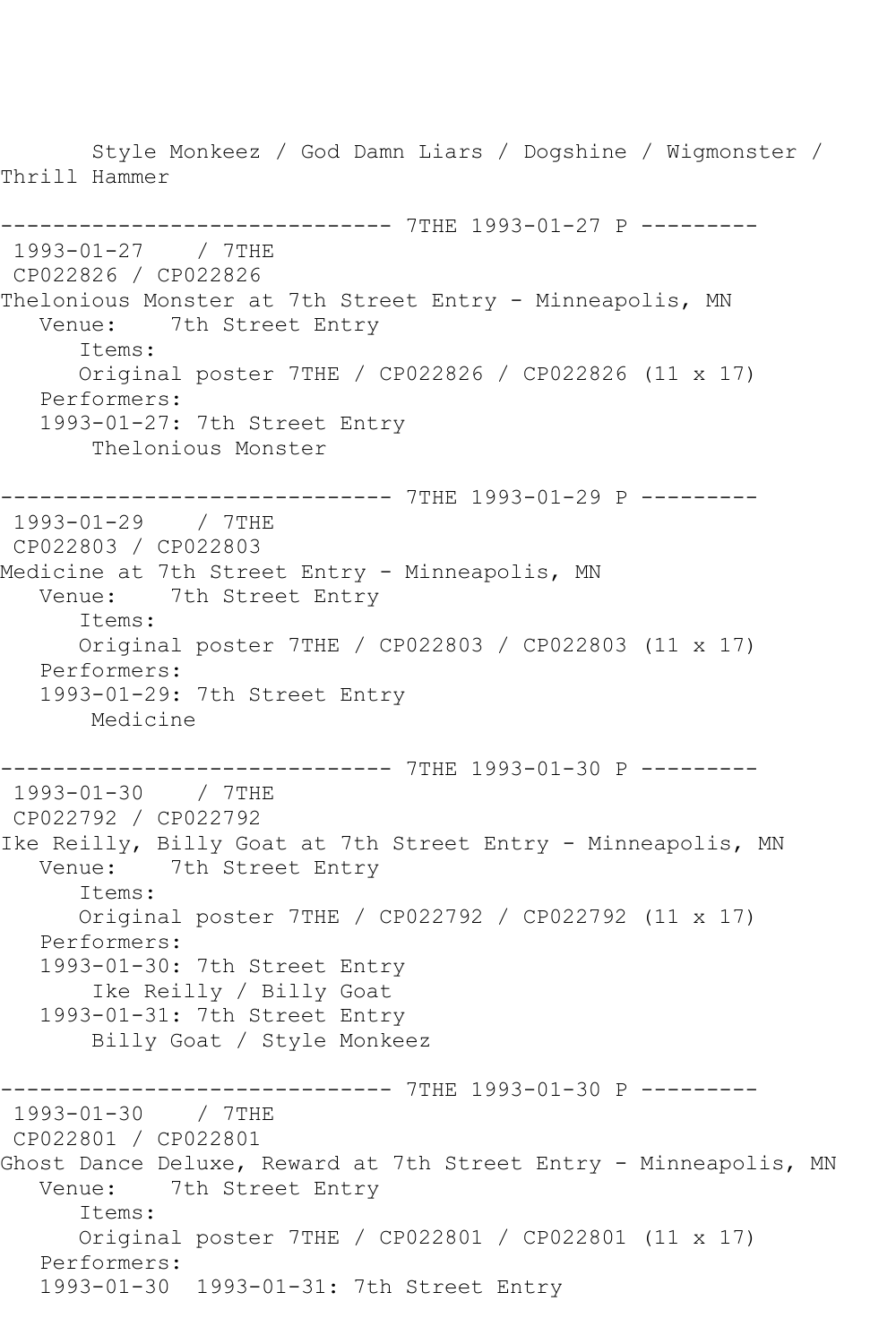Ghost Dance Deluxe / Reward ------------ 7THE 1993-02-03 P ---------1993-02-03 / 7THE CP022827 / CP022827 Rank Strangers at 7th Street Entry - Minneapolis, MN Venue: 7th Street Entry Items: Original poster 7THE / CP022827 / CP022827 (11 x 17) Performers: 1993-02-03: 7th Street Entry Rank Strangers ------------------------------ 7THE 1993-02-17 P --------- 1993-02-17 / 7THE CP022831 / CP022831 Dropkick, Stein House at 7th Street Entry - Minneapolis, MN Venue: 7th Street Entry Items: Original poster 7THE / CP022831 / CP022831 (8-1/2 x 11) Performers: 1993-02-17: 7th Street Entry Dropkick / Stein House / Svengali / Red Eye ------------------------------ 7THE 1993-03-08 P --------- 1993-03-08 / 7THE CP023008 / CP023008 Mondo Trasho, State of Mind at 7th Street Entry - Minneapolis, MN Venue: 7th Street Entry Items: Original poster 7THE / CP023008 / CP023008 (11 x 17) Performers: 1993-03-08: 7th Street Entry Mondo Trasho / State of Mind / Lovekit / Spank the Monkey ------------------------------ 7THE 1993-03-20 P --------- 1993-03-20 / 7THE CP022802 / CP022802 T.V.B.C. at 7th Street Entry - Minneapolis, MN Venue: 7th Street Entry Items: Original poster 7THE / CP022802 / CP022802 (11 x 17) Performers: 1993-03-20 1993-03-21: 7th Street Entry T.V.B.C. ------------------------------ 7THE 1993-03-27 P ---------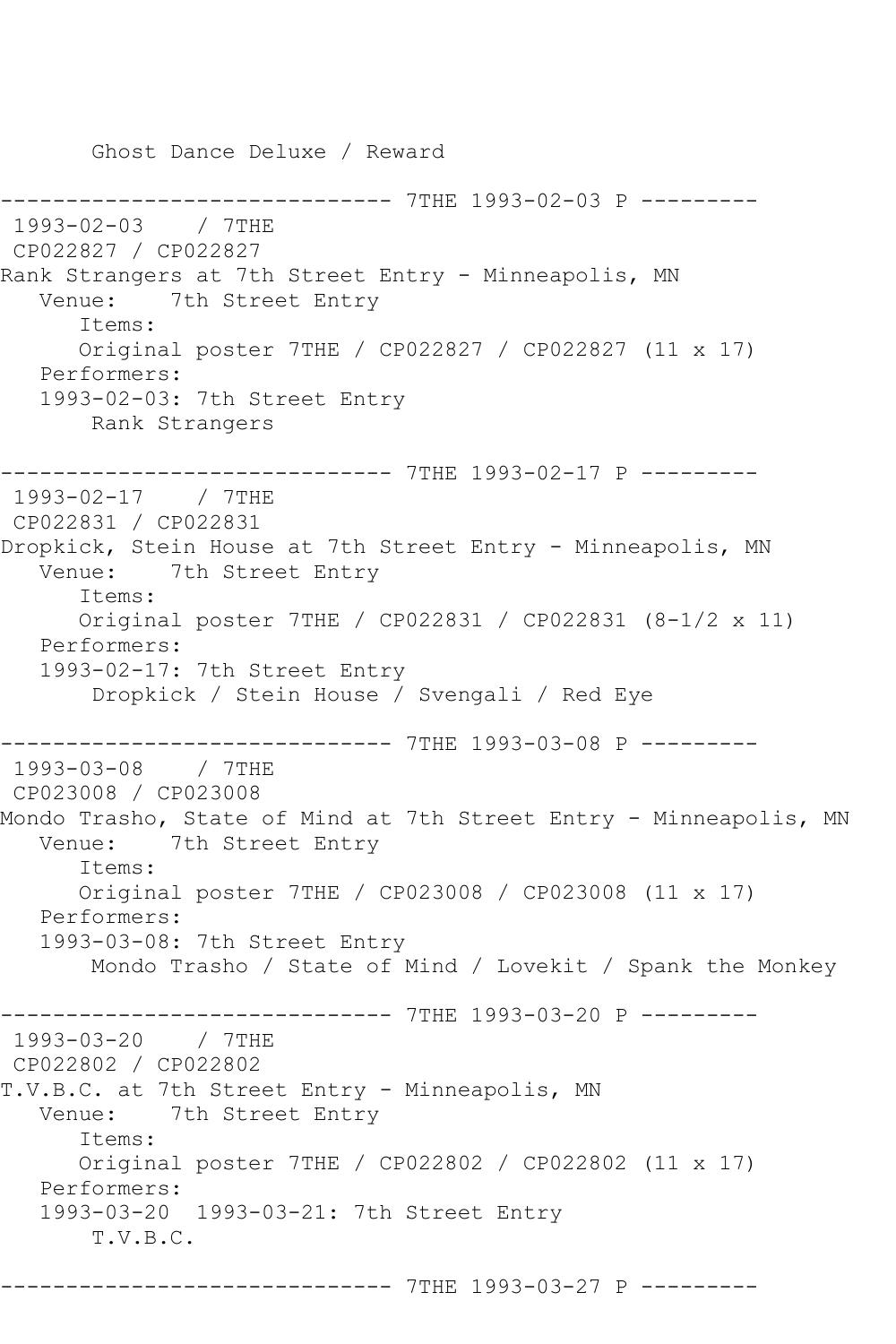1993-03-27 / 7THE CP022824 / CP022824 Fleshtones, Mighty Mofos at 7th Street Entry - Minneapolis, MN Venue: 7th Street Entry Items: Original poster 7THE / CP022824 / CP022824 (11 x 17) Performers: 1993-03-27: 7th Street Entry Fleshtones / Mighty Mofos / Spectors ------------------------------ 1993-04-10 P --------- 1993-04-10 / CP061254 / CP061254 Killdozer, Grotus at 7th Street Entry [Minneapolis, MN] Notes: Limited edition of 500. Artist: Frank Kozik Venue: 7th Street Entry Items: Original poster / CP061254 / CP061254 (22-1/2 x 35) Notes: Limited Edition of 500 Price: 5.00 Performers: 1993-04-10: 7th Street Entry Killdozer / Grotus / Skrew / Season To Risk ------------------------------ 7THE 1993-05-17 P --------- 1993-05-17 / 7THE CP022818 / CP022818 Universal Congress of, John's Black Dirt at 7th Street Entry -Minneapolis, MN<br>Venue: 7t 7th Street Entry Items: Original poster 7THE / CP022818 / CP022818 (11 x 17) Performers: 1993-05-17: 7th Street Entry Universal Congress of / John's Black Dirt ---------------- 7THE 1993-05-26 P ---------<br>/ 7THE 1993-05-26 CP022807 / CP022807 Pain teens, Boredom at 7th Street Entry - Minneapolis, MN Venue: 7th Street Entry Items: Original poster 7THE / CP022807 / CP022807 (11 x 17) Performers: 1993-05-26: 7th Street Entry Pain teens / Boredom / Brutal Truth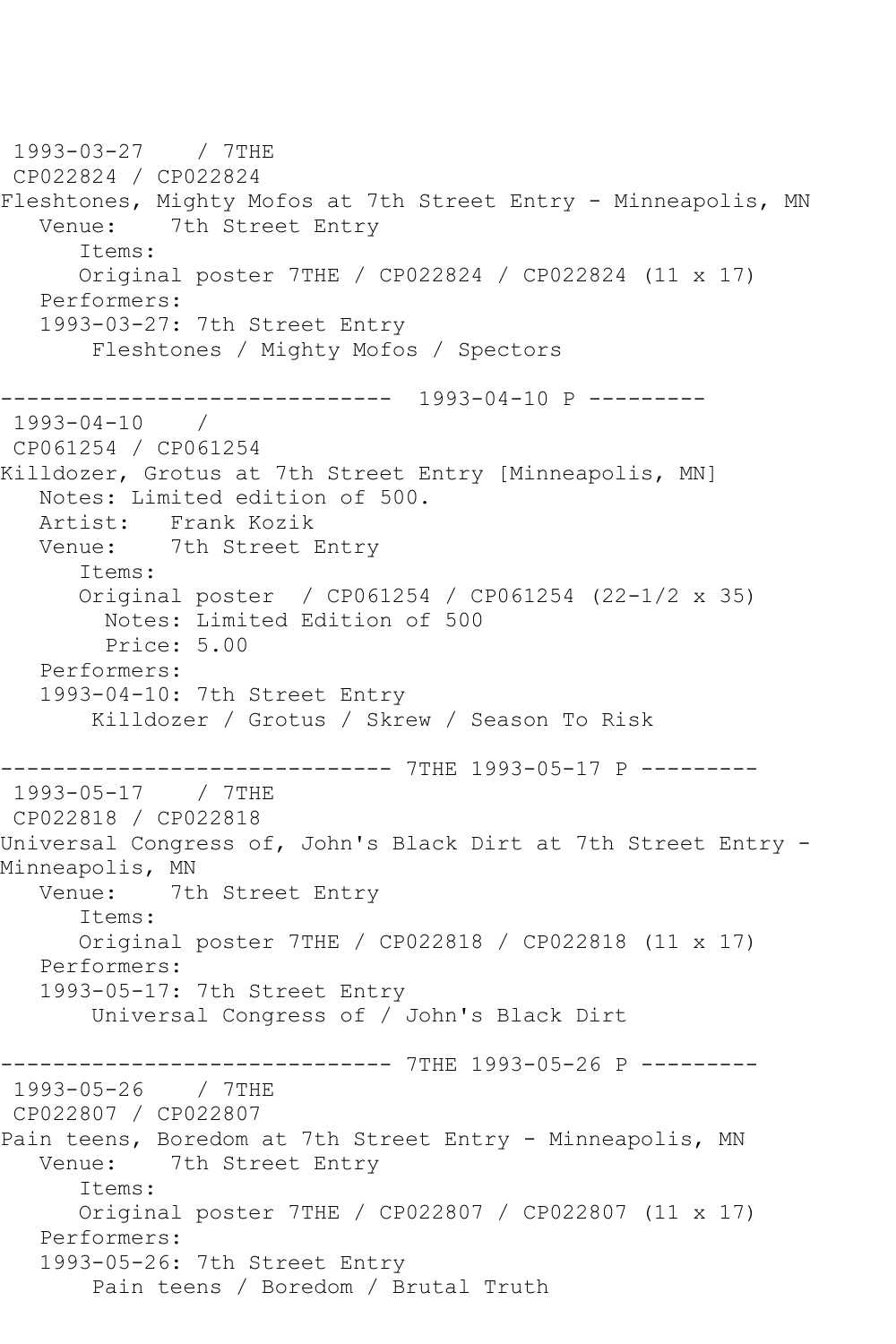------------------------------ 7THE 1993-06-18 P --------- 1993-06-18 / 7THE CP022819 / CP022819 Supreme Love Gods, Pure at 7th Street Entry - Minneapolis, MN Venue: 7th Street Entry Items: Original poster 7THE / CP022819 / CP022819 (11 x 17) Performers: 1993-06-18: 7th Street Entry Supreme Love Gods / Pure / Moth Macabre ------------------------------ 7THE 1993-06-28 P --------- 1993-06-28 / 7THE CP022820 / CP022820 Mind Over Four, Hammerbox at 7th Street Entry - Minneapolis, MN Venue: 7th Street Entry Items: Original poster 7THE / CP022820 / CP022820 (11 x 17) Performers: 1993-06-28: 7th Street Entry Mind Over Four / Hammerbox / Paw / Buck Pets ------------------------------ 7THE 1993-07-03 P --------- 1993-07-03 / 7THE CP022777 / CP022777 Rifle Sport, Superball '63 at 7th Street Entry - Minneapolis, MN<br>Venue: 7th Street Entry 7th Street Entry Items: Original poster 7THE / CP022777 / CP022777 (11 x 17) Performers: 1993-07-03: 7th Street Entry Rifle Sport / Superball '63 / Venison / Pleasure Dogs ------------------------------ 7THE 1993-07-14 P --------- 1993-07-14 / 7THE CP023007 / CP023007 Cop Shoot Cop, Barkmarket at 7th Street Entry - Minneapolis, MN Venue: 7th Street Entry Items: Original poster 7THE / CP023007 / CP023007 (11 x 17) Performers: 1993-07-14: 7th Street Entry Cop Shoot Cop / Barkmarket / Snack Hounds ------------------------------ 7THE 1993-07-15 P --------- 1993-07-15 / 7THE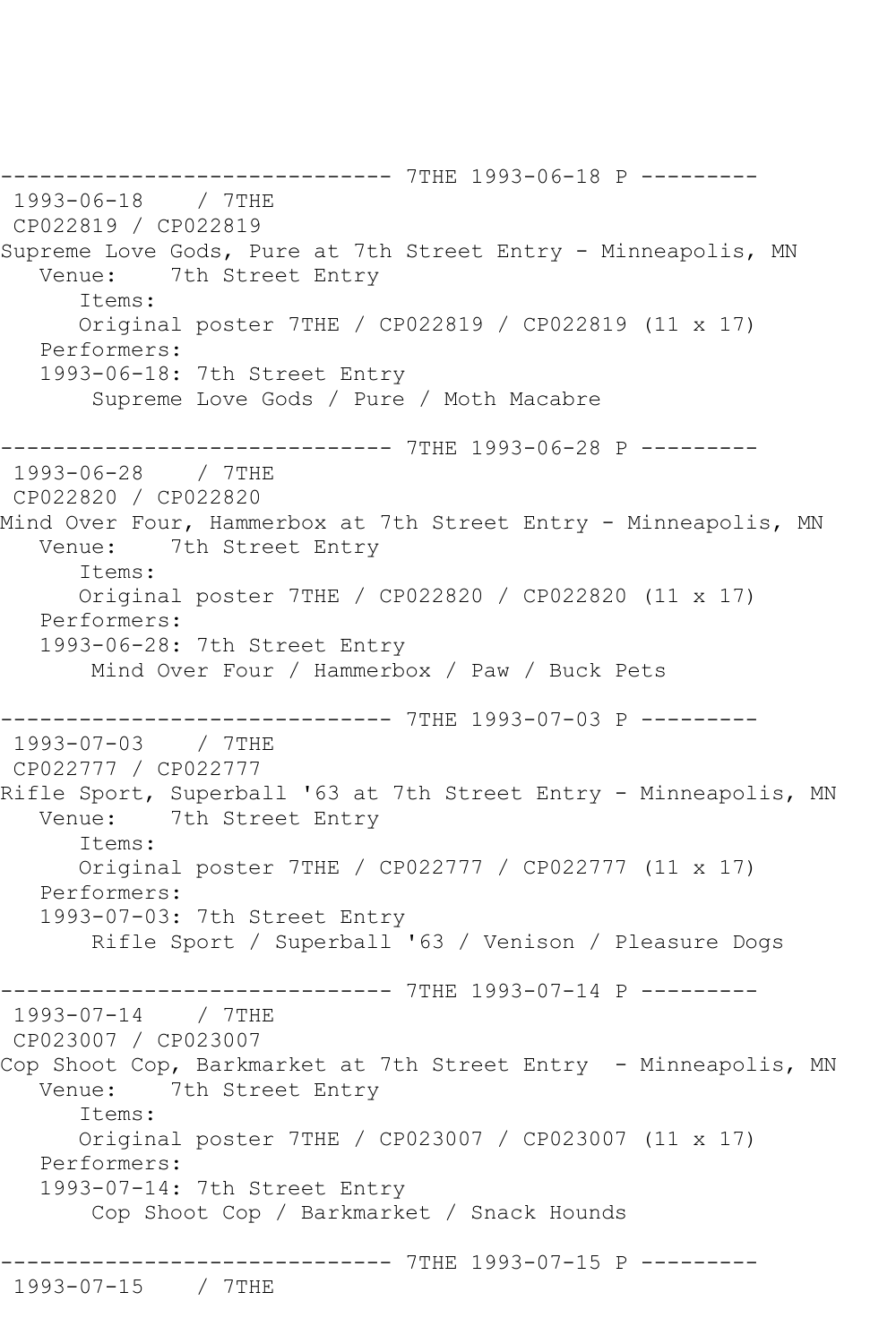CP022778 / CP022778 Dylan Hicks, Three Car Garage at 7th Street Entry - Minneapolis, MN Venue: 7th Street Entry Items: Original poster 7THE / CP022778 / CP022778 (11 x 17) Performers: 1993-07-15: 7th Street Entry Dylan Hicks / Three Car Garage / Romulans / Green Pyramid / Pseudonymphs / Green Machine / Loose Rails / Swingin Teens ------------------------------ 7THE 1993-07-16 P --------- 1993-07-16 / 7THE CP023009 / CP023009 House of Large Sizes, Milk at 7th Street Entry - Minneapolis, MN Venue: 7th Street Entry Promoter: Red Decibel and Spanish Fly Records Items: Original poster 7THE / CP023009 / CP023009 (11 x 17) Performers: 1993-07-16: 7th Street Entry House of Large Sizes / Milk / Season To Risk / Smut / Cheer ------------------------------ 7THE 1993-07-23 P --------- 1993-07-23 / 7THE CP022809 / CP022809 Spectors at 7th Street Entry - Minneapolis, MN Venue: 7th Street Entry Items: Original poster 7THE / CP022809 / CP022809 (11 x 17) Performers: 1993-07-23: 7th Street Entry Spectors ------------------------------ 7THE 1993-07-24 P --------- 1993-07-24 / 7THE CP022774 / CP022774 Sister Double Happiness, Cadillac Tramps at 7th Street Entry - Minneapolis, MN<br>Venue: 7tl 7th Street Entry Items: Original poster 7THE / CP022774 / CP022774 (11 x 17) Performers: 1993-07-24: 7th Street Entry Sister Double Happiness / Cadillac Tramps ------------------------------ 7THE 1993-07-26 P --------- 1993-07-26 / 7THE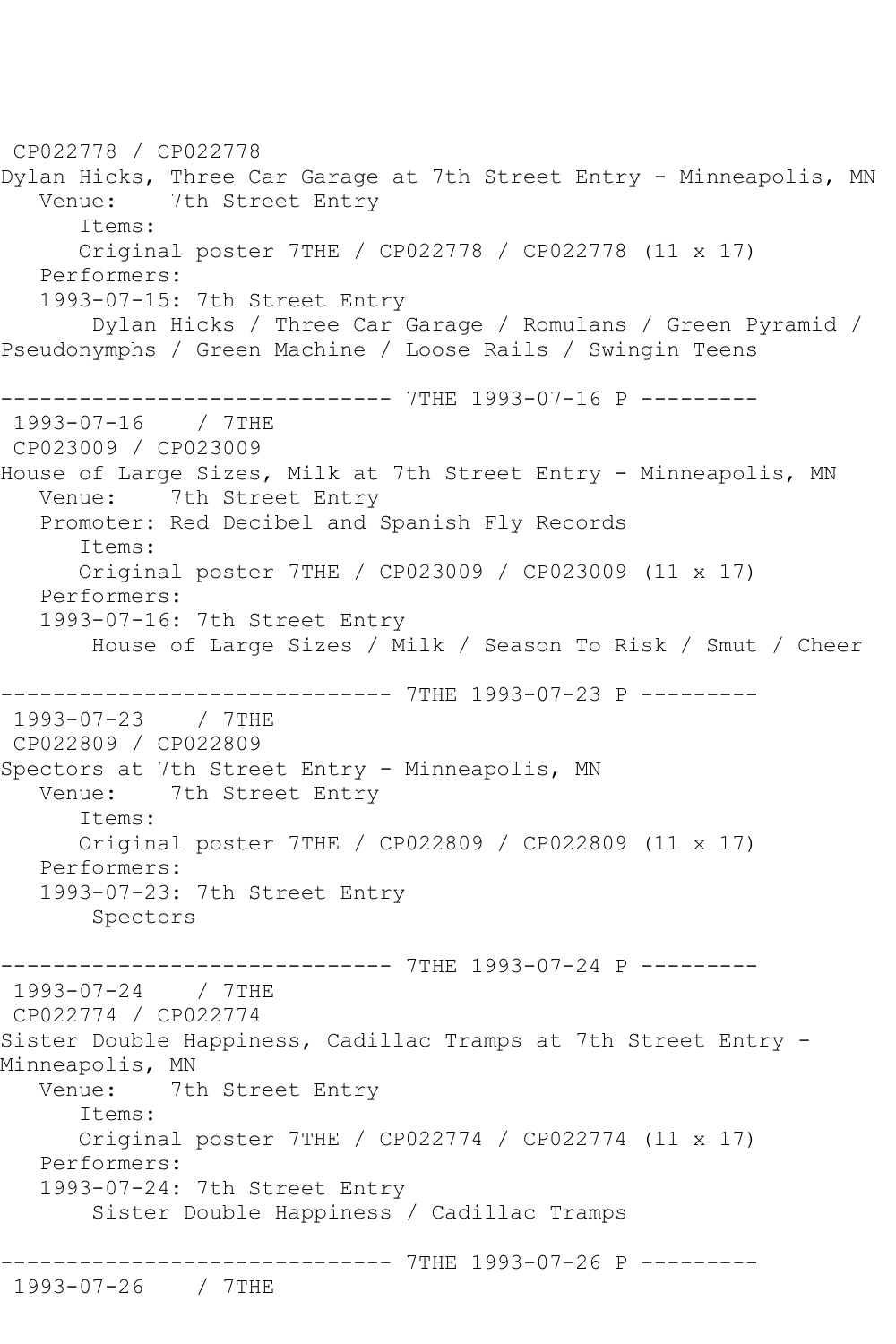CP022825 / CP022825 Guzzard Cherubs, Drown Brenda at 7th Street Entry - Minneapolis, MN Venue: 7th Street Entry Items: Original poster 7THE / CP022825 / CP022825 (11 x 17) Performers: 1993-07-26: 7th Street Entry Guzzard Cherubs / Drown Brenda ------------------------------ 7THE 1993-07-28 P --------- 1993-07-28 / 7THE CP022788 / CP022788 Peasants, Drown at 7th Street Entry - Minneapolis, MN Venue: 7th Street Entry Items: Original poster 7THE / CP022788 / CP022788 (11 x 17) Performers: 1993-07-28: 7th Street Entry Peasants / Drown / Trash Gordon / Beau Girl ------------------------------ 7THE 1993-07-30 P --------- 1993-07-30 / 7THE CP022811 / CP022811 Hovercraft at 7th Street Entry - Minneapolis, MN Venue: 7th Street Entry Items: Original poster 7THE / CP022811 / CP022811 (11 x 17) Performers: 1993-07-30: 7th Street Entry Hovercraft ------------------------------ 7THE 1993-08-05 P --------- 1993-08-05 / 7THE CP023002 / CP023002 Saucer, Dave Foley and Scott Brooks at 7th Street Entry - Minneapolis, MN<br>Venue: 7tl 7th Street Entry Items: Original poster 7THE / CP023002 / CP023002 (11 x 17) Performers: 1993-08-05: 7th Street Entry Saucer / Dave Foley and Scott Brooks / Puck / Squid Balls ----------- 7THE 1993-08-08 P ---------1993-08-08 / 7THE CP022775 / CP022775 Steel Pole Bathtub, Hammerhead at 7th Street Entry - Minneapolis, MN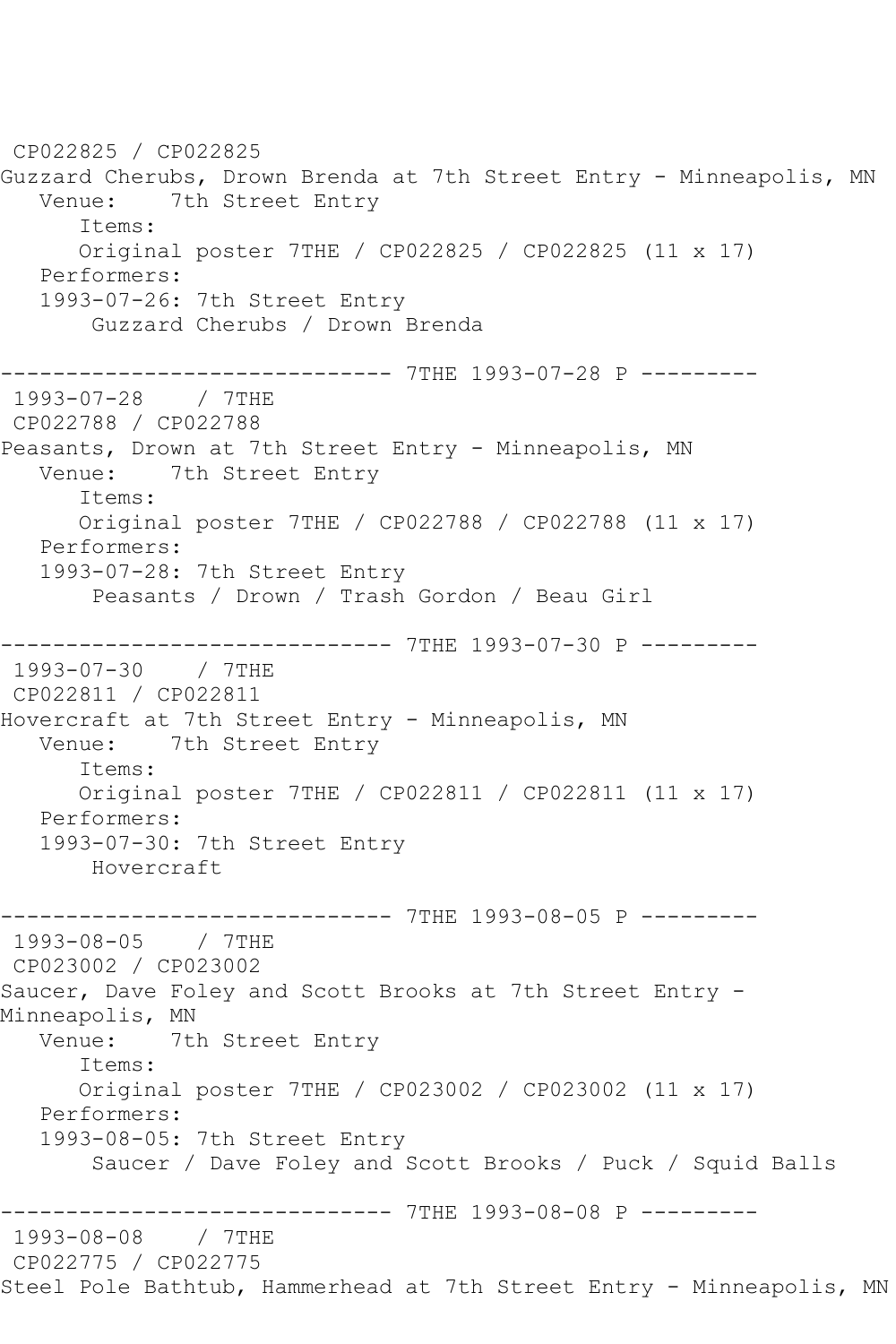Venue: 7th Street Entry Items: Original poster 7THE / CP022775 / CP022775 (11 x 17) Performers: 1993-08-08: 7th Street Entry Steel Pole Bathtub / Hammerhead / Grotus ------------------------------ 7THE 1993-08-12 P --------- 1993-08-12 / 7THE CP022810 / CP022810 Bad Livers, Idlewilds at 7th Street Entry - Minneapolis, MN Venue: 7th Street Entry Items: Original poster 7THE / CP022810 / CP022810 (11 x 17) Performers: 1993-08-12: 7th Street Entry Bad Livers / Idlewilds / Cave Music ------------------------------ 7THE 1993-08-15 P --------- 1993-08-15 / 7THE CP022813 / CP022813 God's Favorite Band at 7th Street Entry - Minneapolis, MN Venue: 7th Street Entry Items: Original poster 7THE / CP022813 / CP022813 (11 x 17) Performers: 1993-08-15: 7th Street Entry God's Favorite Band ------------------------------ 7THE 1993-08-27 P --------- 1993-08-27 / 7THE CP023047 / CP023047 Bone Club, Green Machine at 7th Street Entry - Minneapolis, MN<br>Venue: 7th Street Entry 7th Street Entry Items: Original poster 7THE / CP023047 / CP023047 (11 x 17) Performers: 1993-08-27: 7th Street Entry Bone Club / Green Machine / Punch Drunk / ST37 ---------------- 7THE 1993-08-29 P ---------<br>/ 7THE 1993-08-29 CP022791 / CP022791 Smut, Season To Risk at 7th Street Entry - Minneapolis, MN Venue: 7th Street Entry Items: Original poster 7THE / CP022791 / CP022791 (11 x 17)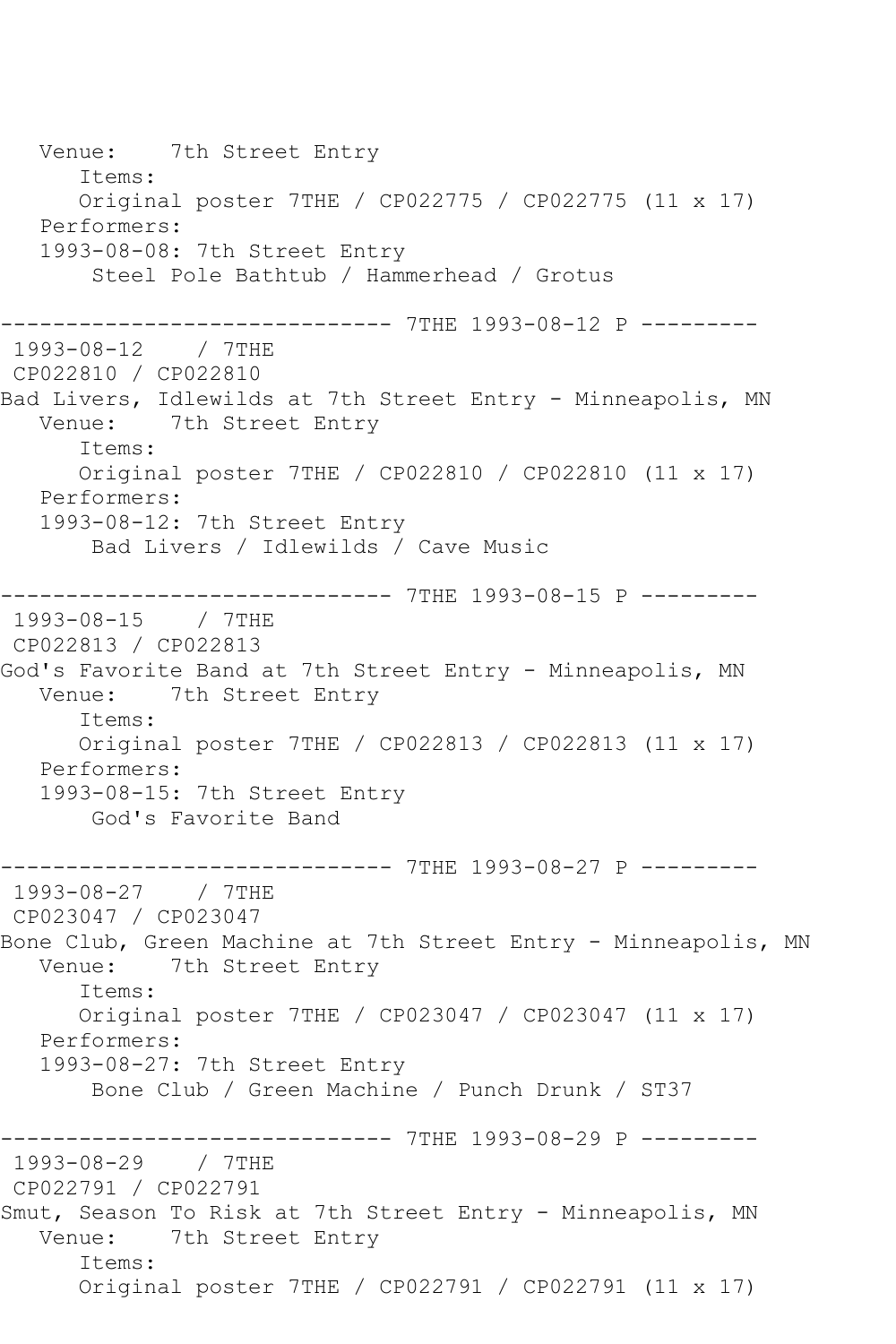Performers: 1993-08-29: 7th Street Entry Smut / Season To Risk / Ghost Dance Deluxe / Brownfinga ------------------------------ 7THE 1993-09-04 P --------- 1993-09-04 / 7THE CP022808 / CP022808 Nova Mob, Beyond Zebra at 7th Street Entry - Minneapolis, MN Venue: 7th Street Entry Items: Original poster 7THE / CP022808 / CP022808 (11 x 17) Performers: 1993-09-04 1993-09-05: 7th Street Entry Nova Mob / Beyond Zebra / God Damn Liars ------------------------------ 7THE 1993-11-01 P --------- 1993-11-01 / 7THE CP022785 / CP022785 Sugarsmack at 7th Street Entry - Minneapolis, MN Venue: 7th Street Entry Items: Original poster 7THE / CP022785 / CP022785 (11 x 17) Performers: 1993-11-01: 7th Street Entry Sugarsmack ------------------------------ 7THE 1993-11-04 P --------- 1993-11-04 / 7THE CP023055 / CP023055 Things that Fall Down, Swinging Teens at 7th Street Entry -Minneapolis, MN<br>Venue: 7tl 7th Street Entry Items: Original poster 7THE / CP023055 / CP023055 (11 x 17) Performers: 1993-11-04: 7th Street Entry Things that Fall Down / Swinging Teens / Romulans / Groove Union ------------------------------ 7THE 1993-11-13 P --------- 1993-11-13 / 7THE CP022805 / CP022805 Spectors, Guzzard at 7th Street Entry - Minneapolis, MN Venue: 7th Street Entry Items: Original poster 7THE / CP022805 / CP022805 (11 x 17) Performers: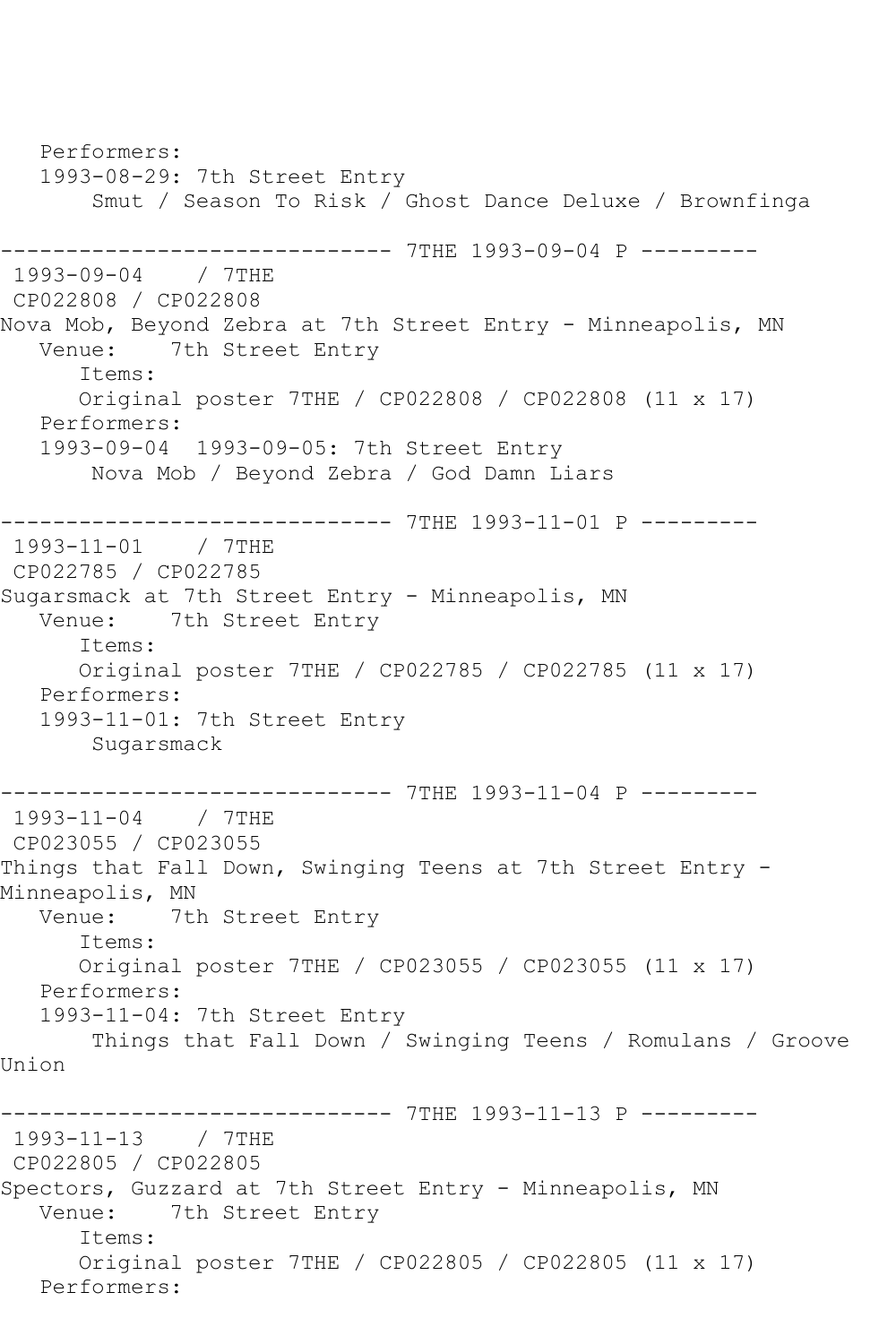1993-11-13: 7th Street Entry Spectors / Guzzard ------------------------------ 7THE 1993-11-17 P --------- 1993-11-17 / 7THE CP022806 / CP022806 Morphine, Casper Brotzmann Massaker at 7th Street Entry - Minneapolis, MN<br>Venue: 7tl 7th Street Entry Items: Original poster 7THE / CP022806 / CP022806 (11 x 17) Performers: 1993-11-17: 7th Street Entry Morphine / Casper Brotzmann Massaker / Superconductor ------------------------------ 7THE 1993-12-04 P --------- 1993-12-04 / 7THE CP022814 / CP022814 God's Favorite Band, Prest Asbestus at 7th Street Entry - Minneapolis, MN<br>Venue: 7t 7th Street Entry Items: Original poster 7THE / CP022814 / CP022814 (11 x 17) Performers: 1993-12-04: 7th Street Entry God's Favorite Band / Prest Asbestus / Grovers 1993-12-05: 7th Street Entry God's Favorite Band / Red Fisher / Truck Stop Love / Grovers ------------------------------ 7THE 1993-12-06 P --------- 1993-12-06 / 7THE CP022815 / CP022815 Hovercraft, Red Red Meat at 7th Street Entry - Minneapolis, MN<br>Venue: 7th Street Entry 7th Street Entry Items: Original poster 7THE / CP022815 / CP022815 (11 x 17) Performers: 1993-12-06: 7th Street Entry Hovercraft / Red Red Meat / Green Pyramid / Mezzofist ------------- 7THE 1993-12-09 P ---------1993-12-09 / 7THE CP023058 / CP023058 Janitor Joe, Milk at 7th Street Entry - Minneapolis, MN Venue: 7th Street Entry Items: Original poster 7THE / CP023058 / CP023058 (11 x 17)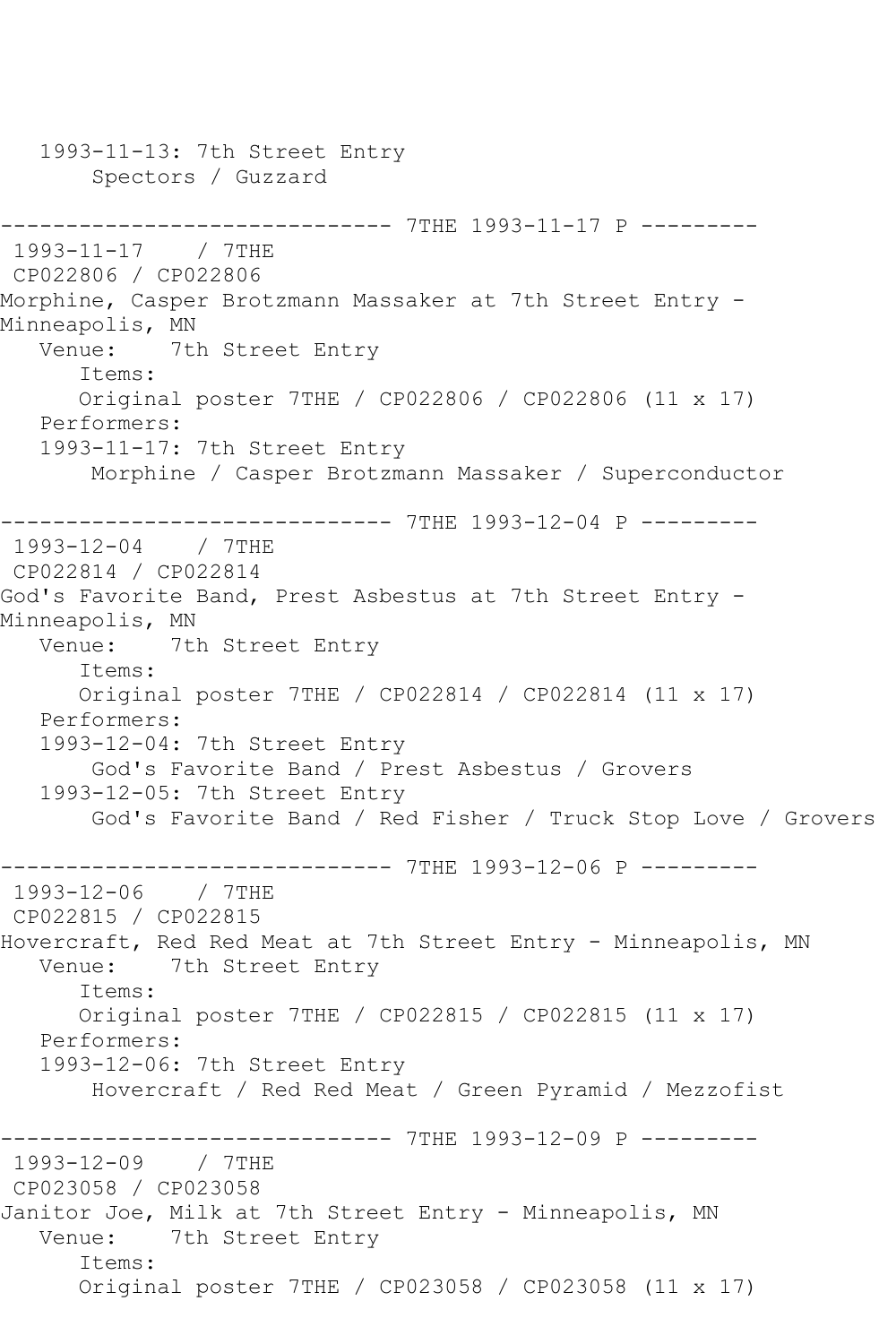Performers: 1993-12-09: 7th Street Entry Janitor Joe / Milk / White ------------------------------ 7THE 1993-12-10 P --------- 1993-12-10 / 7THE CP022780 / CP022780 Vibro Champs, Rex Daisy at 7th Street Entry - Minneapolis, MN Venue: 7th Street Entry Items: Original poster 7THE / CP022780 / CP022780 (11 x 17) Performers: 1993-12-10: 7th Street Entry Vibro Champs / Rex Daisy / Dylan Hicks / 3 Pesos / Pimentos for Gus ------------------------------ 7THE 1993-12-11 P --------- 1993-12-11 / 7THE CP022790 / CP022790 Flipper, Hammerhead at 7th Street Entry - Minneapolis, MN<br>Venue: 7th Street Entry 7th Street Entry Items: Original poster 7THE / CP022790 / CP022790 (11 x 17) Performers: 1993-12-11: 7th Street Entry Flipper / Hammerhead / Dirt Poor ---------------- 7THE 1993-12-15 P ----------<br>/ 7THE  $1993 - 12 - 15$ CP023057 / CP023057 Ghost Dance Deluxe, Crawlacross at 7th Street Entry - Minneapolis, MN Venue: 7th Street Entry Items: Original poster 7THE / CP023057 / CP023057 (11 x 17) Performers: 1993-12-15: 7th Street Entry Ghost Dance Deluxe / Crawlacross / Henry / Lefty Lucy ------------------------------ 7THE 1993-12-17 P --------- 1993-12-17 / 7THE CP022793 / CP022793 Magnolias, Batter at 7th Street Entry - Minneapolis, MN<br>Venue: 7th Street Entry 7th Street Entry Items: Original poster 7THE / CP022793 / CP022793 (11 x 17) Performers: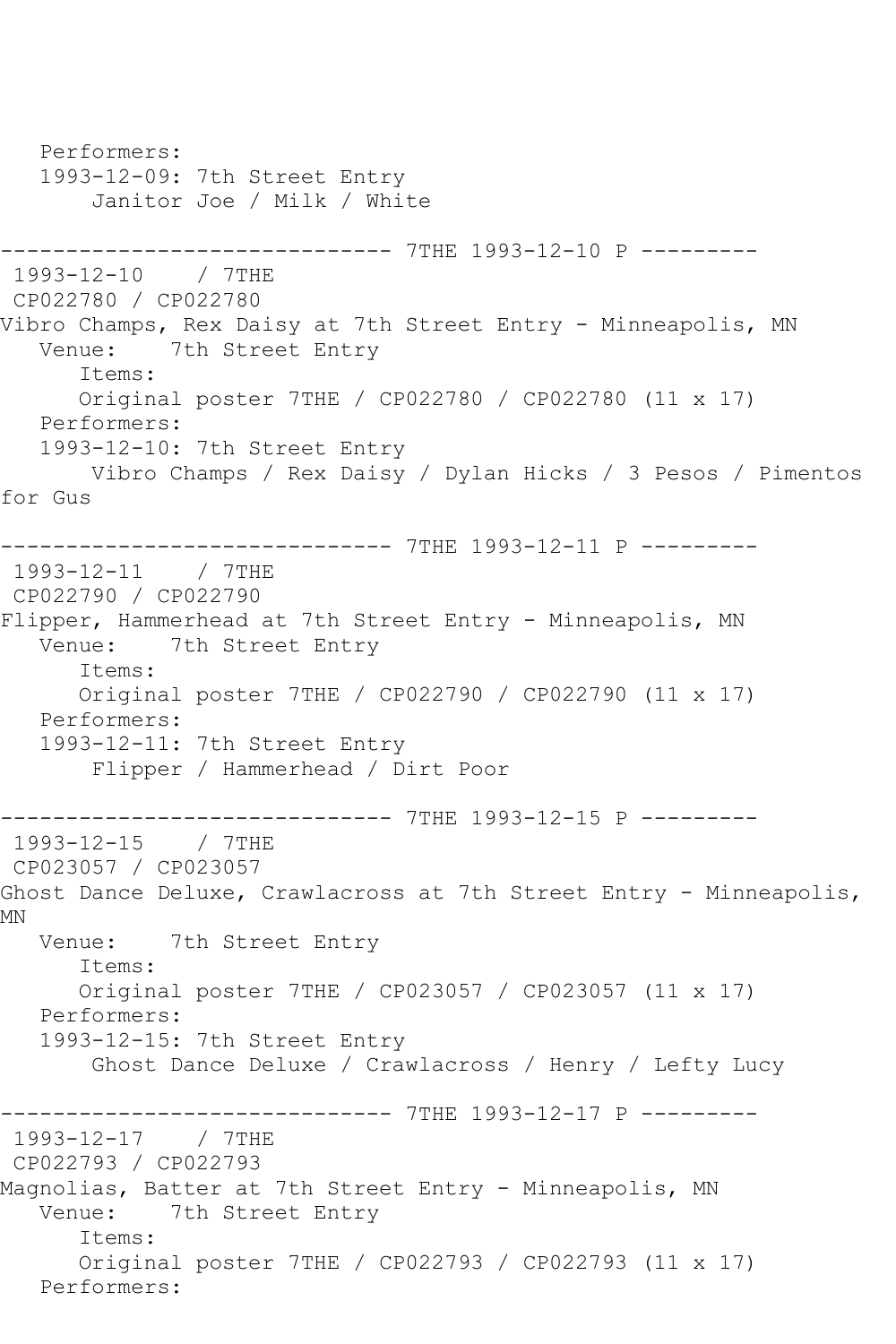1993-12-17: 7th Street Entry Magnolias / Batter / 60 Cycle Hum ---------------------------------- 7THE 1994-01-08 P ----------<br>1994-01-08 / 7THE  $1994 - 01 - 08$ CP022781 / CP022781 Scrawl, Zuzu's Petals at 7th Street Entry - Minneapolis, MN<br>Venue: 7th Street Entry 7th Street Entry Items: Original poster 7THE / CP022781 / CP022781 (11 x 17) Performers: 1994-01-08 1994-01-09: 7th Street Entry Scrawl / Zuzu's Petals / Snapperhead / Pimentos for Gus ------------------------------ 7THE 1994-01-29 P --------- 1994-01-29 / 7THE CP023060 / CP023060 Bone Club, Coup de Grace at 7th Street Entry - Minneapolis, MN Venue: 7th Street Entry Items: Original poster 7THE / CP023060 / CP023060 (11 x 17) Performers: 1994-01-29 1994-01-30: 7th Street Entry Bone Club / Coup de Grace / Puck / Sadie Foster ------------------------------ 7THE 1994-04-09 P --------- 1994-04-09 / 7THE CP022797 / CP022797 Matt Wilson and Planetmaker, Scott Hampton at 7th Street Entry -Minneapolis, MN<br>Venue: 7tl 7th Street Entry Items: Original poster 7THE / CP022797 / CP022797 (11 x 17) Performers: 1994-04-09: 7th Street Entry Matt Wilson / Scott Hampton / Lava Sutra / Rain Tribe ------------------------------ 7THE 1994-04-11 P --------- 1994-04-11 / 7THE CP022784 / CP022784 Brainiac, 3 Car Garage at 7th Street Entry - Minneapolis, MN Venue: 7th Street Entry Items: Original poster 7THE / CP022784 / CP022784 (11 x 17) Performers: 1994-04-11: 7th Street Entry Brainiac / 3 Car Garage / They Came in Droves / Bellyflop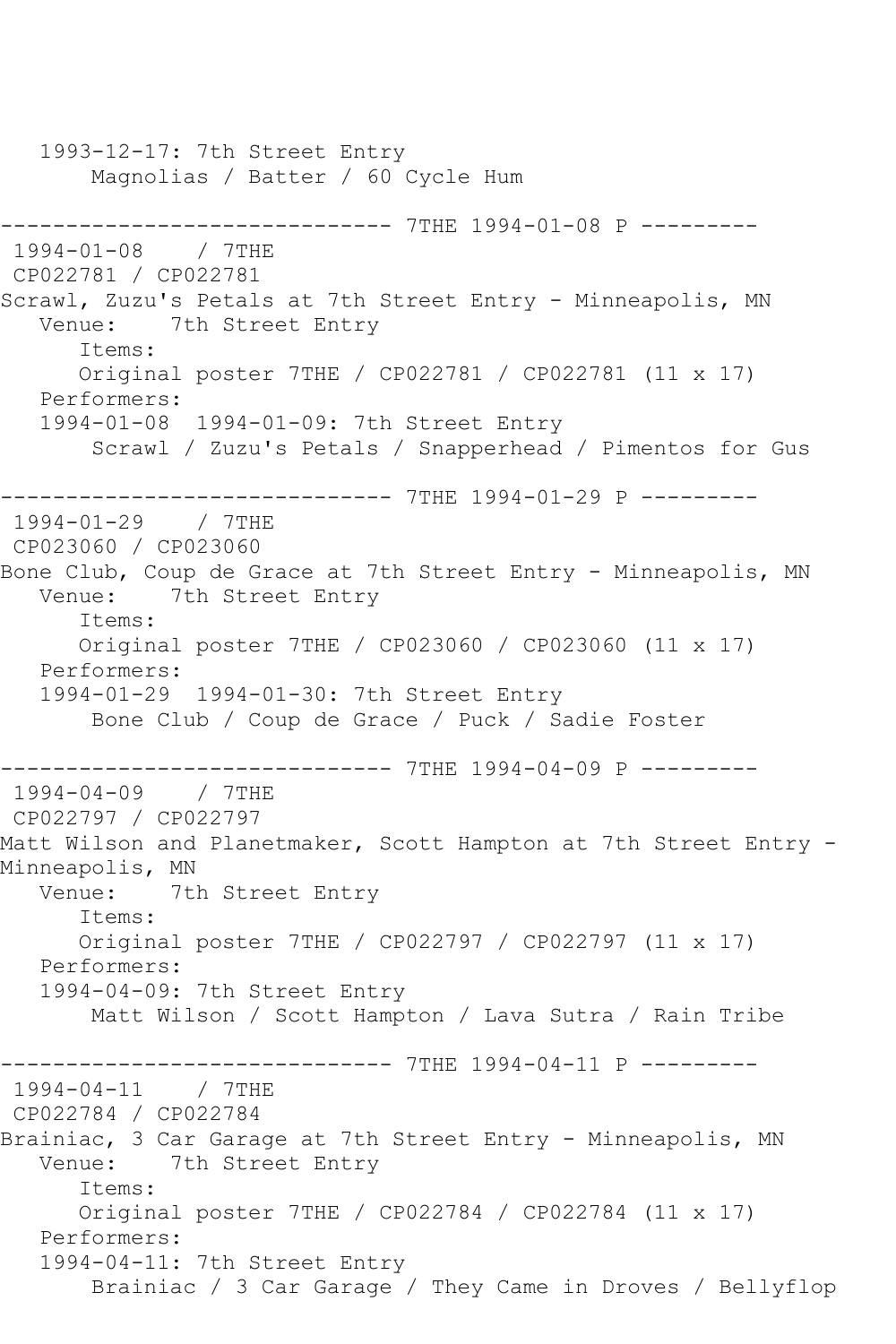------------------------------ 7THE 1994-04-15 P --------- 1994-04-15 / 7THE CP023051 / CP023051 Drag, Janis Figure at 7th Street Entry - Minneapolis, MN Venue: 7th Street Entry Items: Original poster 7THE / CP023051 / CP023051 (11 x 17) Performers: 1994-04-15: 7th Street Entry Drag / Janis Figure / Dog Shine / Ishkabibble ------------------------------ 7THE 1994-04-30 P --------- 1994-04-30 / 7THE CP023048 / CP023048 Rollerskate Skinny, Smattering at 7th Street Entry - Minneapolis, MN Venue: 7th Street Entry Items: Original poster 7THE / CP023048 / CP023048 (11 x 17) Performers: 1994-04-30: 7th Street Entry Rollerskate Skinny / Smattering / Brown / Big Red Ball ------------------------------ 7THE 1994-05-02 P --------- 1994-05-02 / 7THE CP023012 / CP023012 Greg Ginn, Rig at 7th Street Entry - Minneapolis, MN Artist: Anonymous Venue: 7th Street Entry Items: Original poster 7THE / CP023012 / CP023012 (11 x 17) Performers: 1994-05-02: 7th Street Entry Greg Ginn / Rig / Cher U.K. / Estrada ------------------------------ 7THE 1994-05-05 P --------- 1994-05-05 / 7THE CP022782 / CP022782 Black Happy, No Apparent Reason at 7th Street Entry - Minneapolis, MN Venue: 7th Street Entry Items: Original poster 7THE / CP022782 / CP022782 (11 x 17) Performers: 1994-05-05: 7th Street Entry Black Happy / No Apparent Reason / Humdinger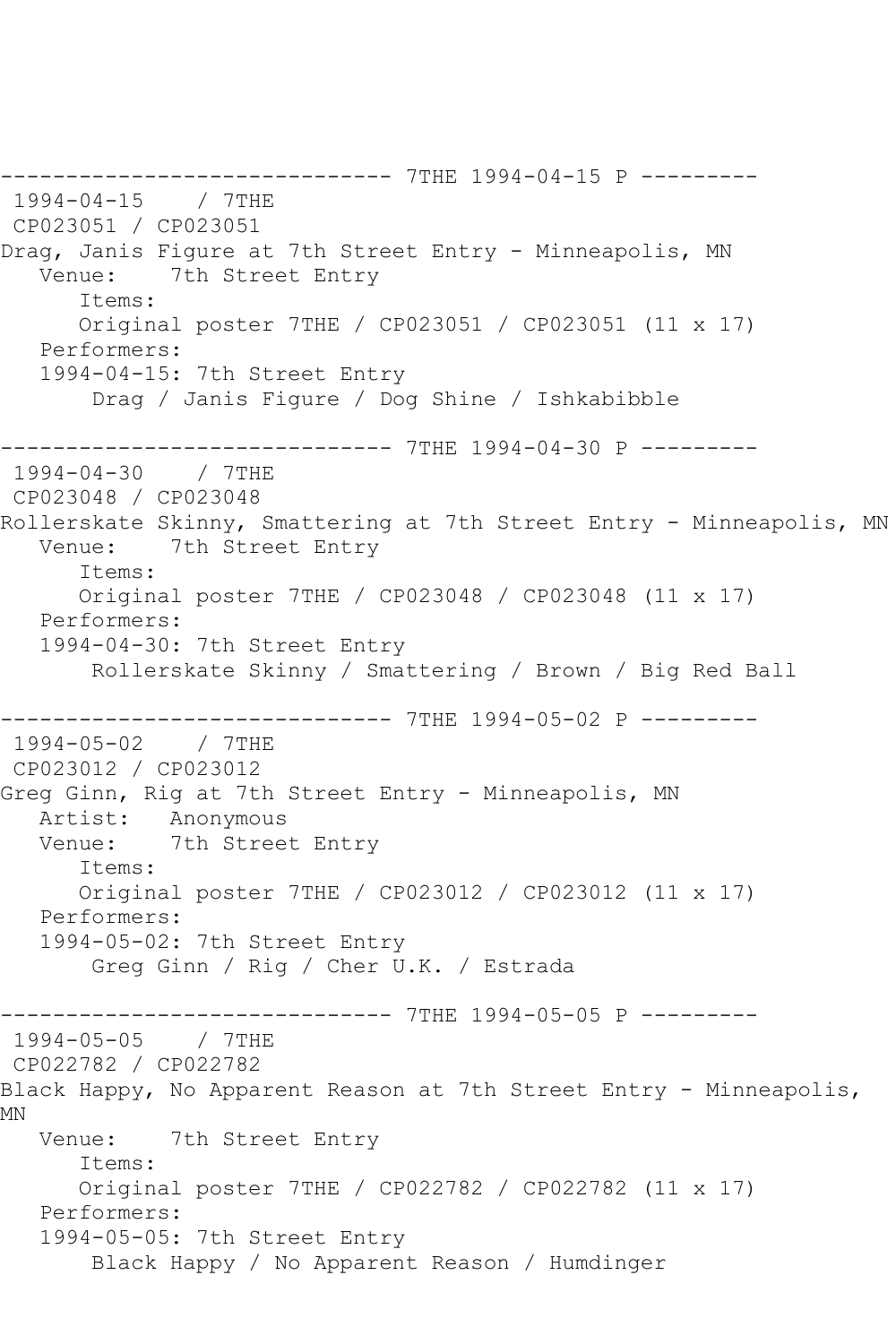------------------------------ 7THE 1994-05-07 P --------- 1994-05-07 / 7THE CP023059 / CP023059 Silos, Sycamores at 7th Street Entry - Minneapolis, MN<br>Venue: 7th Street Entry 7th Street Entry Items: Original poster 7THE / CP023059 / CP023059 (11 x 17) Performers: 1994-05-07: 7th Street Entry Silos / Sycamores ------------------------------ 7THE 1994-05-19 P --------- 1994-05-19 / 7THE CP023050 / CP023050 God's Favorite Band, Barkmarket at 7th Street Entry - Minneapolis, MN Venue: 7th Street Entry Items: Original poster 7THE / CP023050 / CP023050 (11 x 17) Performers: 1994-05-19: 7th Street Entry God's Favorite Band / Barkmarket / Sister Psychic / Spongehead ------------------------------ 7THE 1994-05-23 P --------- 1994-05-23 / 7THE CP023052 / CP023052 Malevolent Creation, Living Sacrifice at 7th Street Entry - Minneapolis, MN<br>Venue: 7th 7th Street Entry Items: Original poster 7THE / CP023052 / CP023052 (11 x 17) Performers: 1994-05-23: 7th Street Entry Malevolent Creation / Living Sacrifice / Crimson Thorn / Apostacy / [sic] / Dominion ------------------------------ 7THE 1994-05-25 P --------- 1994-05-25 / 7THE CP023053 / CP023053 Gigolo Aunts at 7th Street Entry - Minneapolis, MN Venue: 7th Street Entry Items: Original poster 7THE / CP023053 / CP023053 (11 x 17) Performers: 1994-05-25: 7th Street Entry Gigolo Aunts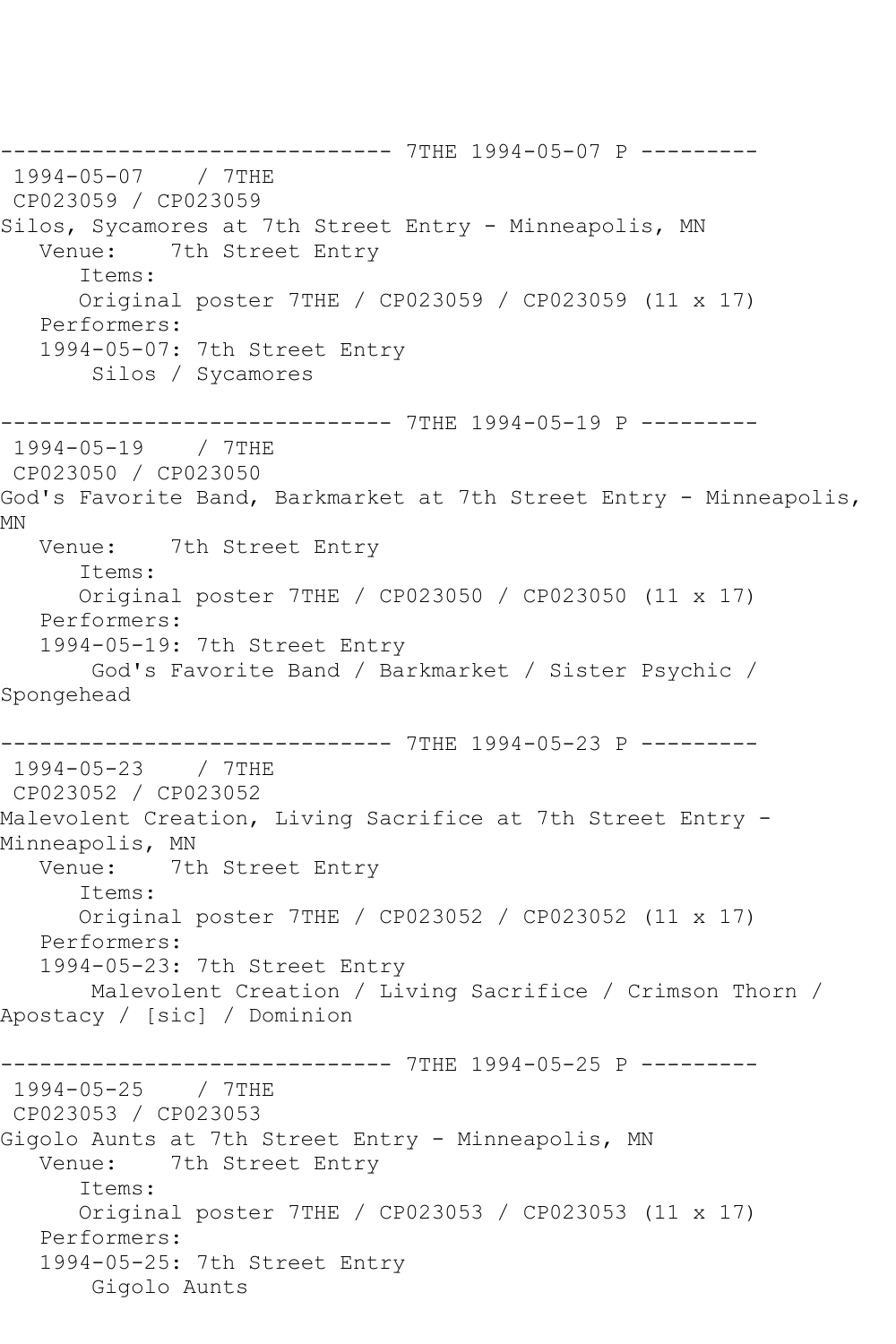------------------------------ 7THE 1994-06-16 P --------- 1994-06-16 / 7THE CP023056 / CP023056 Cell, Surgery at 7th Street Entry - Minneapolis, MN Venue: 7th Street Entry Items: Original poster 7THE / CP023056 / CP023056 (11 x 17) Performers: 1994-06-16: 7th Street Entry Cell / Surgery / Eric's Trip ------------------------------ 7THE 1994-06-17 P --------- 1994-06-17 / 7THE CP022969 / CP022969 Thundersticks, Paul K and the Weathermen at 7th Street Entry -Minneapolis, MN<br>Venue: 7t 7th Street Entry Items: Original poster 7THE / CP022969 / CP022969 (11 x 17) Performers: 1994-06-17: 7th Street Entry Thundersticks / Paul K and the Weathermen ---------------- 7THE 1994-07-15 P ---------<br>/ 7THE  $1994 - 07 - 15$ CP022823 / CP022823 Willie Wisely, Steeplejack at 7th Street Entry - Minneapolis, MN Venue: 7th Street Entry Items: Original poster 7THE / CP022823 / CP022823 (11 x 17) Performers: 1994-07-15: 7th Street Entry Willie Wisely / Steeplejack / Deep Shag / National Dynamite ------------------------------ 7THE 1994-07-16 P --------- 1994-07-16 / 7THE CP022786 / CP022786 Low, Balloon Guy at 7th Street Entry - Minneapolis, MN<br>Venue: 7th Street Entry 7th Street Entry Items: Original poster 7THE / CP022786 / CP022786 (11 x 17) Performers: 1994-07-16: 7th Street Entry Low / Balloon Guy / Shapeshifter ------------------------------ 7THE 1994-07-17 P ---------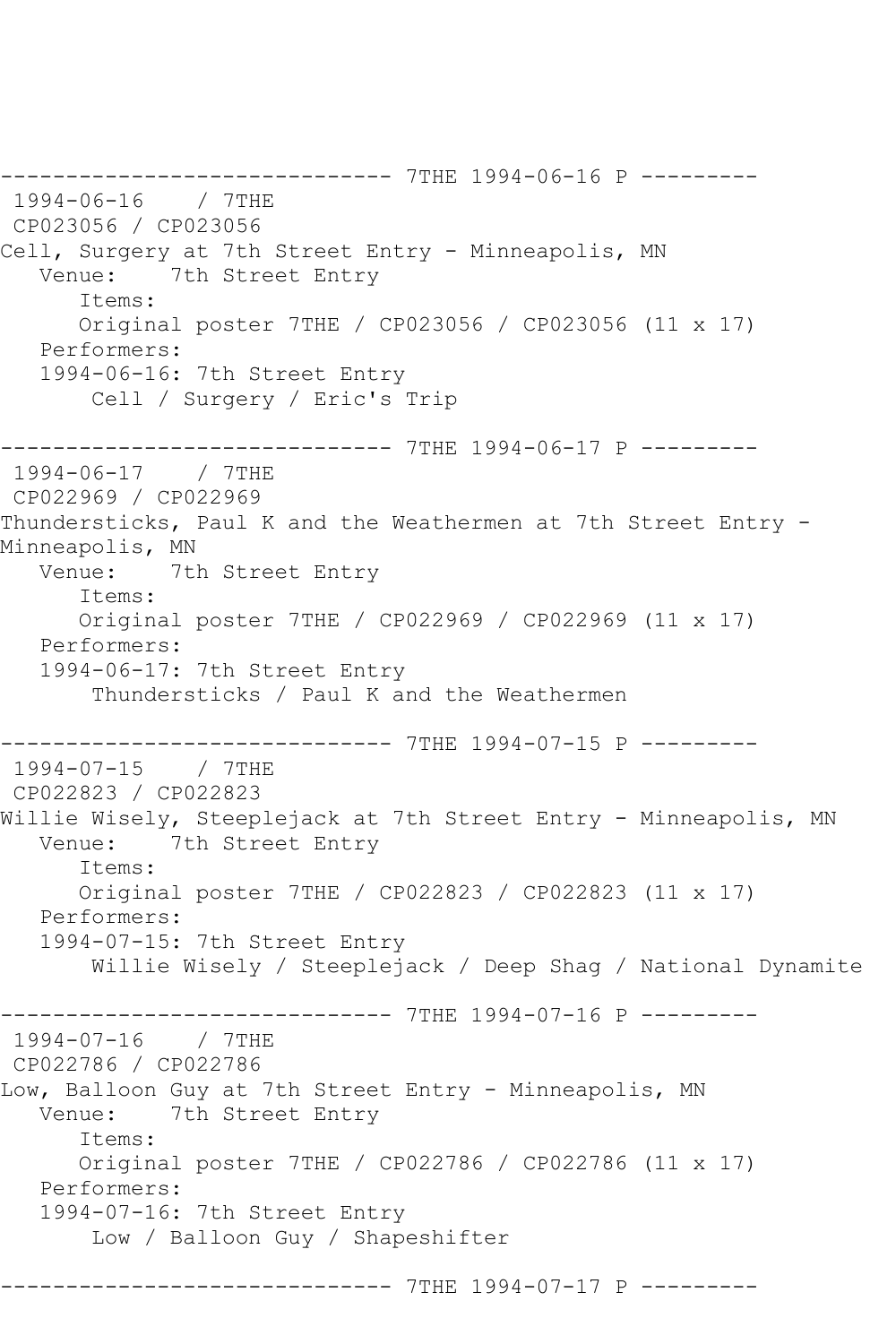1994-07-17 / 7THE CP022799 / CP022799 Swirlies, Lilies at 7th Street Entry - Minneapolis, MN Venue: 7th Street Entry Items: Original poster 7THE / CP022799 / CP022799 (11 x 17) Performers: 1994-07-17: 7th Street Entry Swirlies / Lilies / Colfax Abbey / Dwindle ------------------------------ 7THE 1994-07-22 P --------- 1994-07-22 / 7THE CP022787 / CP022787 Madder Rose, Swell at 7th Street Entry - Minneapolis, MN Venue: 7th Street Entry Items: Original poster 7THE / CP022787 / CP022787 (11 x 17) Performers: 1994-07-22: 7th Street Entry Madder Rose / Swell / Green Pyramid / Railwave ------------------------------ 7THE 1994-07-23 P --------- 1994-07-23 / 7THE CP022804 / CP022804 Red Red Meat, Alejandro Escovedo at 7th Street Entry - Minneapolis, MN Venue: 7th Street Entry Items: Original poster 7THE / CP022804 / CP022804 (11 x 17) Performers: 1994-07-23: 7th Street Entry Red Red Meat / Alejandro Escovedo / Ticks ------------------------------ 7THE 1994-07-25 P --------- 1994-07-25 / 7THE CP022796 / CP022796 Chainsaw Kittens, Mickey Finn at 7th Street Entry - Minneapolis, MN Venue: 7th Street Entry Items: Original poster 7THE / CP022796 / CP022796 (11 x 17) Performers: 1994-07-25: 7th Street Entry Chainsaw Kittens / Mickey Finn / Figs / Dis ------------------------------ 7THE 1995-07-09 P-1 --------- 1995-07-09 / 7THE CP013126 / FK19950709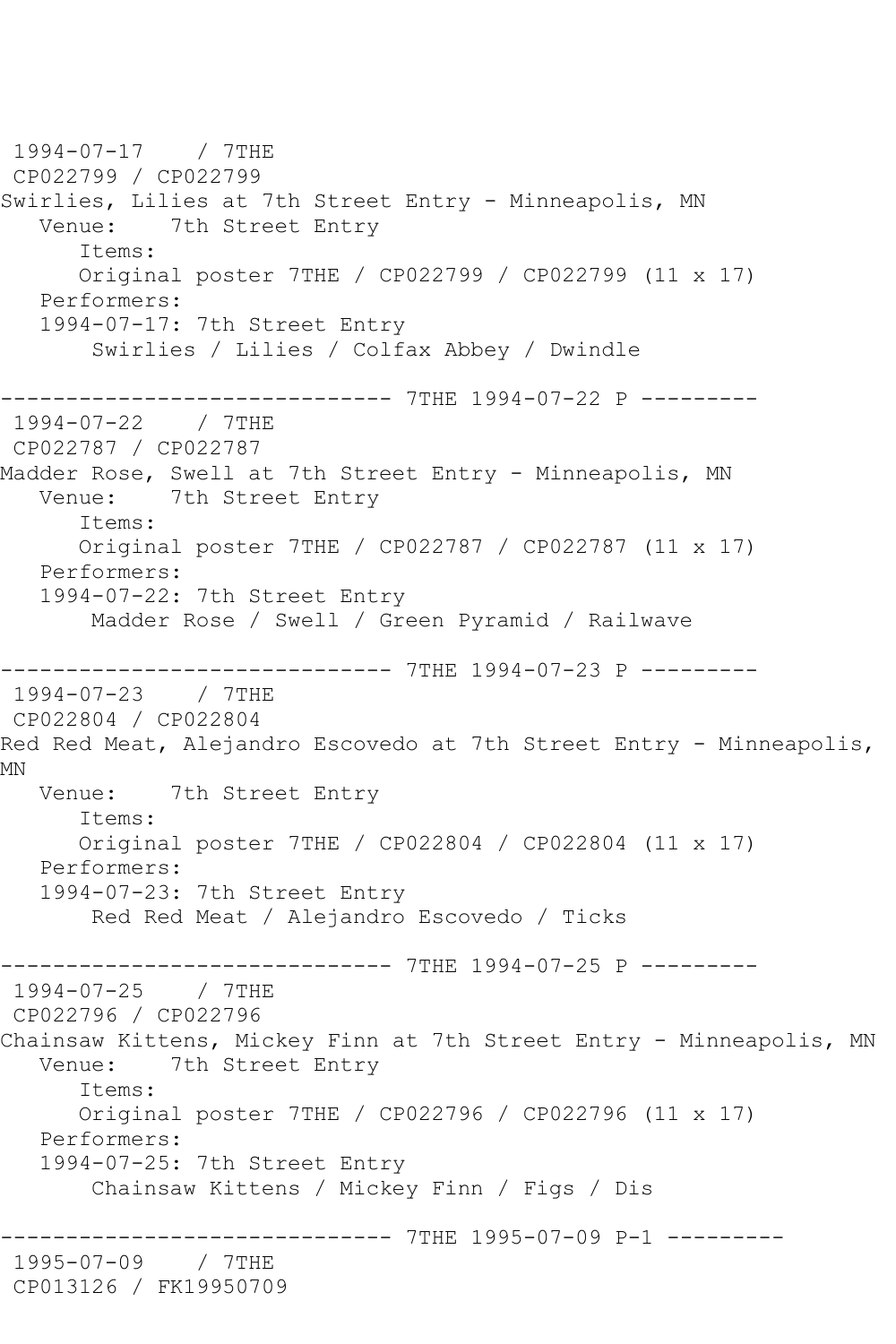Supernova, Guzzard at 7th Street Entry - Minneapolis, MN Artist: Frank Kozik Venue: 7th Street Entry Items: Original poster 7THE Edition 1 / CP013126 / FK19950709 7THE / NONE / FK1995070 Performers: 1995-07-09: 7th Street Entry Supernova / Guzzard / Arm ------------------------------ 7THE-PCL-142 1996 P --------- 1996 / 7THE PCL-142 CP009164 / CP06332 Palace, Darling Private Notes: \* Signed Artist: John Howard Venue: 7th Street Entry Promoter: Art Rock PCL Series Items: Original poster 7THE-PCL-142 / CP009164 / CP06332 Price: 25.00 Performers: 1996: 7th Street Entry Set: PCL Palace / Darling / Lullabies for the Working Class ------------------------------ 7THE-HESS-98-01 1996-02-28 P-1 ------ --- 1996-02-28 / 7THE HESS-98-01 CP005966 / CP01215 Nashville Pussy, Viceroys at 7th Street Entry - Minneapolis, MN Notes: Printer: SF & A Private Notes: Derek Hess Artist: Derek Hess Venue: 7th Street Entry Items: Original poster 7THE-HESS-98-01 Edition 1 / CP005966 / CP01215 (18-1/2 x 33-1/2) Price: 75.00 7THE-HESS-98-01 / CP012535 / DH9801PUSSY 7THE-HESS-98-01 / NONE / DH9801PUS Performers: 1996-02-28: 7th Street Entry Nashville Pussy / Viceroys / Short Fuses ------------------------------ 1996-11-03 P --------- 1996-11-03 /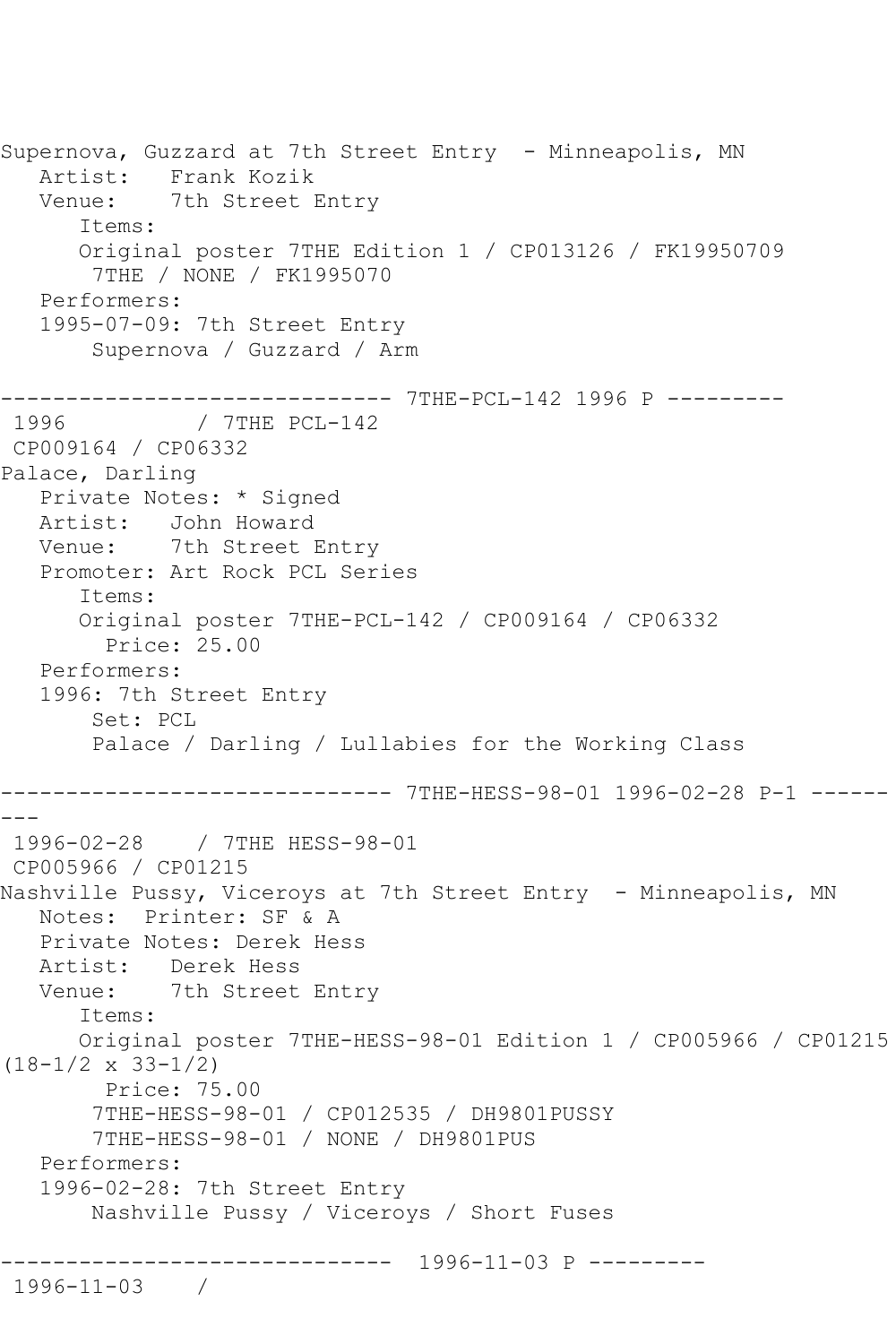CP700932 / CP700932 Palace, Darling at 7th Street Entry [Minneapolis, MN] Notes: Limited Edition of 250 This item appears in the book 'The Art of Modern Rock' as AMR # 269.5<br>Artist: John Howard Venue: 7th Street Entry Items: Original poster / CP700932 / CP700932 (19-1/2 x 20) Performers: 1996-11-03: 7th Street Entry Palace / Darling / Lullabies for the Working Class ------------------------------ 7THE-PCL-205 1998-11-13 P --------- 1998-11-13 / 7THE PCL-205 CP009195 / CP06363 Bomboras, Satan's Pilgrims at 7th Street Entry - Minneapolis, MN Private Notes: \* Signed Artist: Alan Forbes Venue: 7th Street Entry Promoter: Art Rock PCL Series Items: Original poster 7THE-PCL-205 / CP009195 / CP06363 Price: 25.00 Performers: 1998-11-13: 7th Street Entry Set: PCL Bomboras / Satan's Pilgrims -------------------------------- 7THE 1998-12-18 P ---------<br>1998-12-18 / 7THE 1998-12-18 CP022798 / CP022798 Arcwelder, Gneissmaker at 7th Street Entry - Minneapolis, MN<br>Venue: 7th Street Entry 7th Street Entry Items: Original poster 7THE / CP022798 / CP022798 (11 x 17) Performers: 1998-12-18: 7th Street Entry Arcwelder / Gneissmaker / Hardvark / Drown 1998-12-19: 7th Street Entry Arcwelder / Hardvark / Cher U.K. / Hero ------------------------------ 1999-04-24 P --------- 1999-04-24 / CP701156 / CP701156 Seam, Dwindle at 7th Street Entry [Minneapolis, MN] Notes: Limited Edition of 100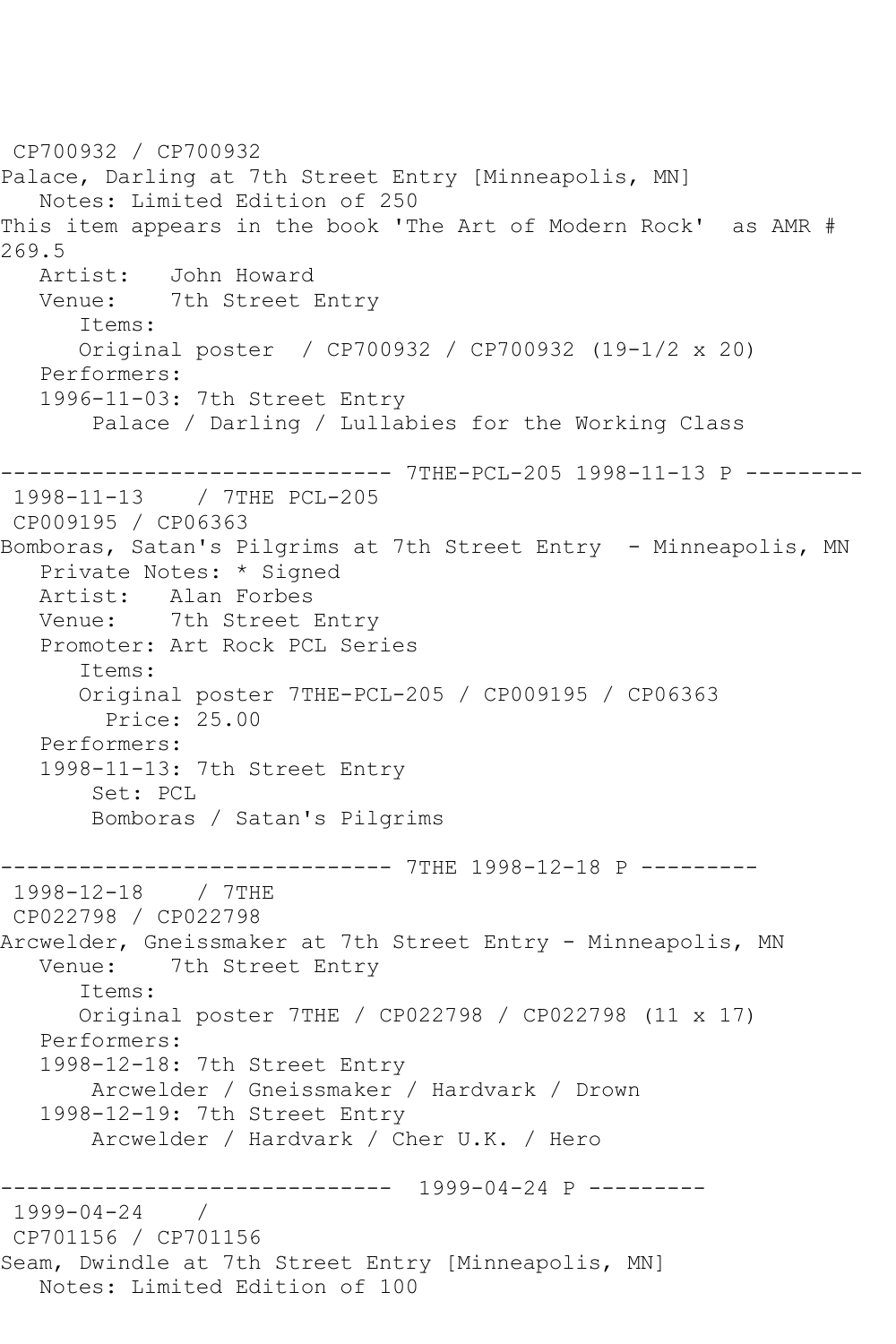This item appears in the book 'The Art of Modern Rock' as AMR # 378 Artist: Jeff Guh Venue: 7th Street Entry Items: Original poster / CP701156 / CP701156 (18 x 21-1/2) Performers: 1999-04-24: 7th Street Entry Seam / Dwindle / American Dollar ------------------------------ 2001-05-19 P ---------  $2001 - 05 - 19$ CP052413 / CP052413 Sweep the Leg Johnny, Volante at 7th Street Entry - Minneapolis, MN Artist: Aesthetic Apparatus - Dan Ibarra, Michael Byzewski Venue: 7th Street Entry Items: Original poster / CP052413 / CP052413 Performers: 2001-05-19: 7th Street Entry Sweep the Leg Johnny / Volante / Vets / Malachi Constant ------------------------------ 2002-10-18 P --------- 2002-10-18 / CP052454 / CP052454 Damien Jurado at 7th Street Entry - Minneapolis, MN Artist: Aesthetic Apparatus - Dan Ibarra, Michael Byzewski Venue: 7th Street Entry Items: Original poster / CP052454 / CP052454 Performers: 2002-10-18: 7th Street Entry Damien Jurado ------------------------------ 2002-10-23 P ---------  $2002 - 10 - 23$  / CP052456 / CP052456 Imperial Teen, Rana at 7th Street Entry - Minneapolis, MN Artist: Aesthetic Apparatus - Dan Ibarra, Michael Byzewski Venue: 7th Street Entry Items: Original poster / CP052456 / CP052456 Performers: 2002-10-23: 7th Street Entry Imperial Teen / Rana / Eason 2002-10-23: 7th Street Entry Imperial Teen / Rana / Eason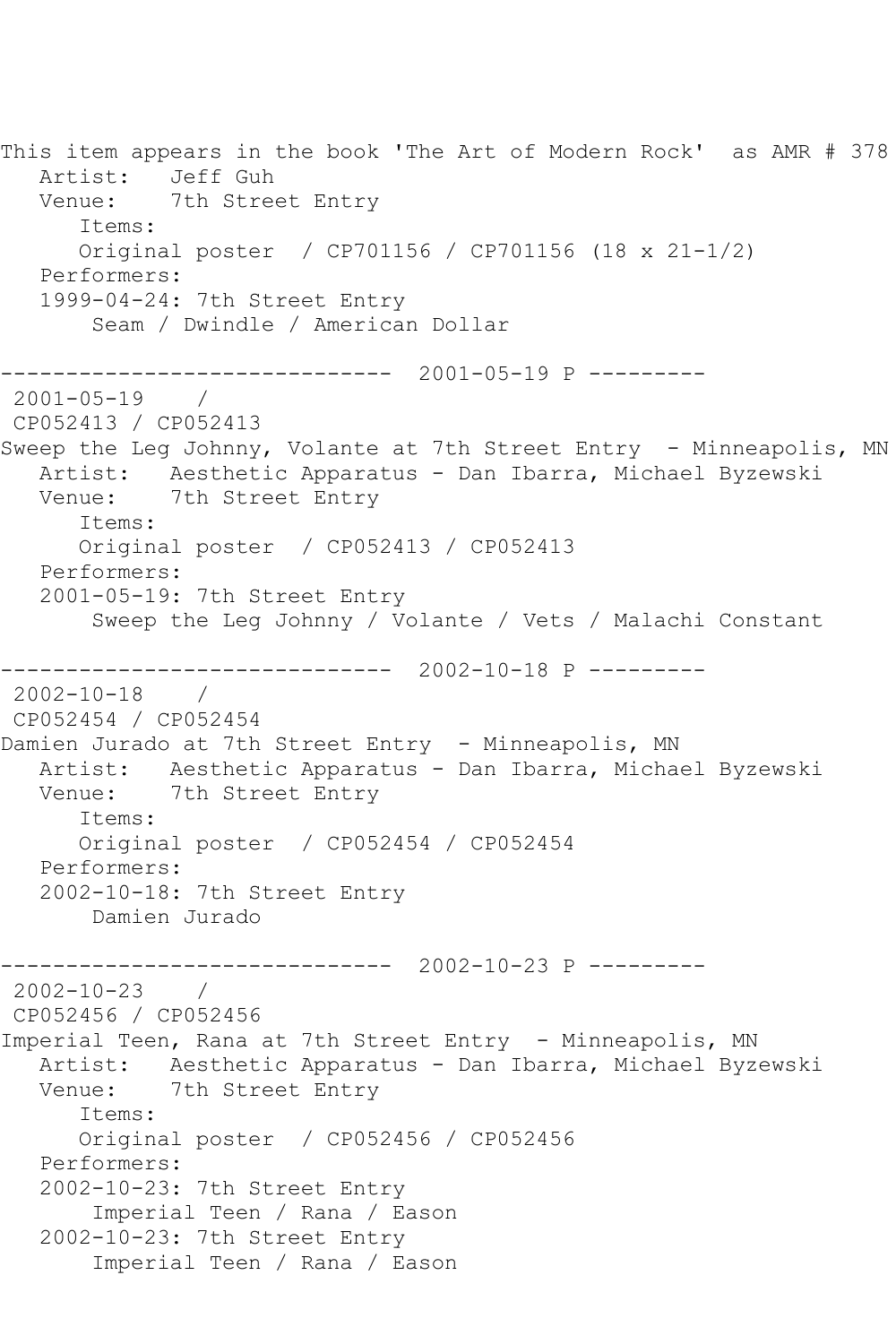------------------------------ 2003-01-11 P --------- 2003-01-11 / CP700947 / CP700947 Songs of Zarathustra, End Transmission at 7th Street Entry [Minneapolis, MN] Notes: Limited Edition of 50 This item appears in the book 'The Art of Modern Rock' as AMR # 271.6<br>Artist: David Witt Venue: 7th Street Entry Items: Original poster / CP700947 / CP700947 (11 x 17) Performers: 2003-01-11: 7th Street Entry Songs of Zarathustra / End Transmission / Soviettes / So Fox ------------------------------ 2003-01-16 P ---------  $2003 - 01 - 16$ CP700933 / CP700933 Superhopper, Falcon Crest at 7th Street Entry [Minneapolis, MN] Notes: Signed Limited Edition of 75 This item appears in the book 'The Art of Modern Rock' as AMR # 270 Artist: David Witt Venue: 7th Street Entry Items: Original poster / CP700933 / CP700933 (11 x 17) Performers: 2003-01-16: 7th Street Entry Superhopper / Falcon Crest / May Theory / Empire for Hire ------------------------------ 2003-02-19 P --------- 2003-02-19 / CP052327 / CP052327 Bob Log III at 7th Street Entry - Minneapolis, MN Artist: Aesthetic Apparatus - Dan Ibarra, Michael Byzewski Venue: 7th Street Entry Items: Original poster / CP052327 / CP052327 Performers: 2003-02-19: 7th Street Entry Bob Log III ------------------------------ 2003-04-11 P --------- 2003-04-11 / CP052333 / CP052333 Kentucky Gag Order at 7th Street Entry - Minneapolis, MN Benefit: CD Release Show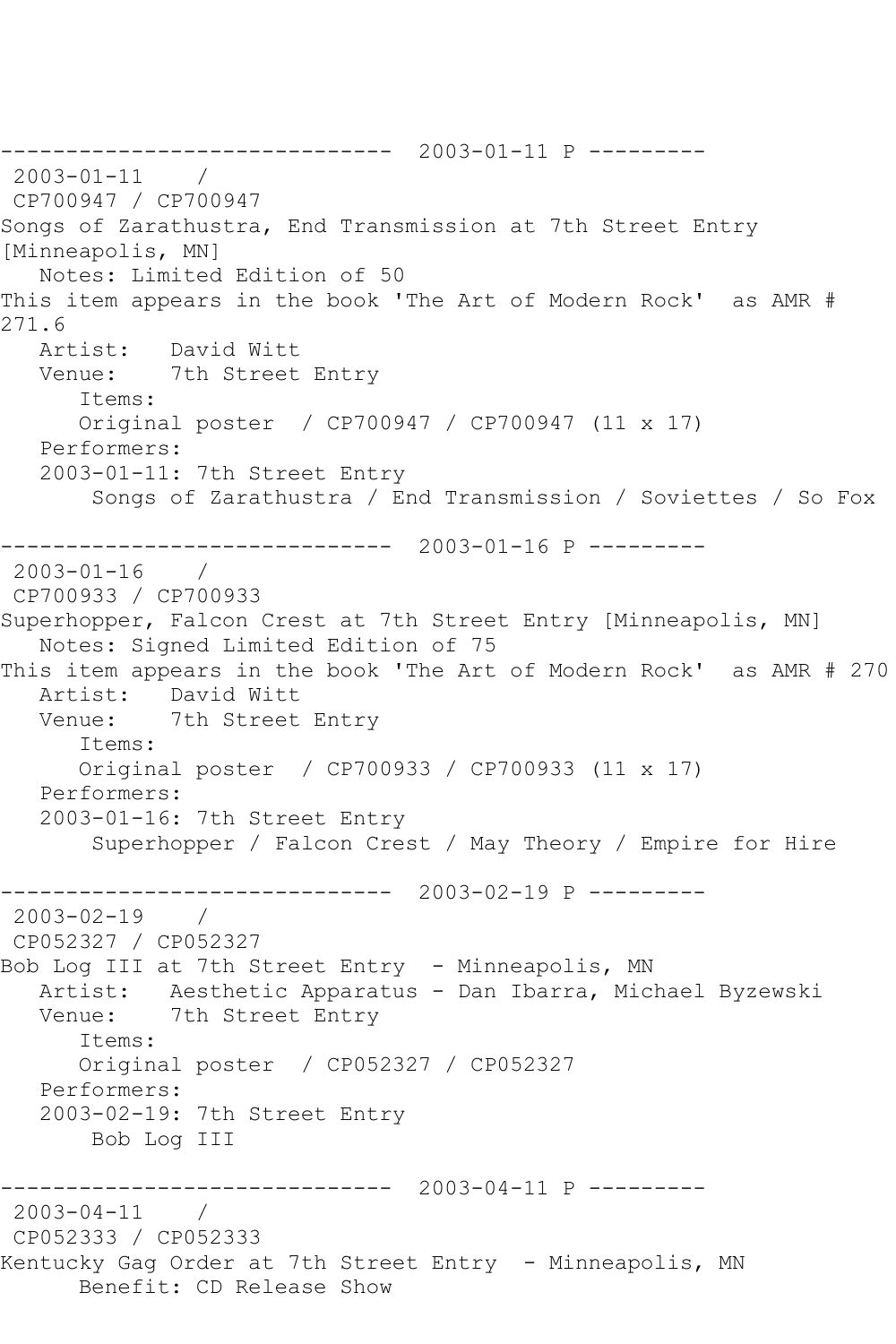Artist: Aesthetic Apparatus - Dan Ibarra, Michael Byzewski Venue: 7th Street Entry Items: Original poster / CP052333 / CP052333 Performers: 2003-04-11: 7th Street Entry Kentucky Gag Order ------------------------------ 2003-04-11 P --------- 2003-04-11 / CP052334 / CP052334 Kentucky Gag Order at 7th Street Entry - Minneapolis, MN Benefit: CD Release Show Artist: Aesthetic Apparatus - Dan Ibarra, Michael Byzewski Venue: 7th Street Entry Items: Original poster / CP052334 / CP052334 Performers: 2003-04-11: 7th Street Entry Kentucky Gag Order ------------------------------ 2003-04-11 P --------- 2003-04-11 / CP052335 / CP052335 Kentucky Gag Order, Squabs at 7th Street Entry [Minneapolis, MN] Notes: Limited Edition of 45 This item appears in the book 'The Art of Modern Rock' as AMR # 372 Artist: Aesthetic Apparatus Venue: 7th Street Entry Items: Original poster / CP052335 / CP052335 (19 x 25) Original poster / CP701143 / CP701143 (19 x 25) Performers: 2003-04-11: 7th Street Entry Kentucky Gag Order / Squabs / Artic Universe / Lady Hard On ------------------------------ 2003-08-06 P --------- 2003-08-06 / CP052352 / CP052352 Lonesome Organist, Horn Band at 7th Street Entry - Minneapolis, MN Artist: Aesthetic Apparatus - Dan Ibarra, Michael Byzewski Venue: 7th Street Entry Items: Original poster / CP052352 / CP052352 Performers: 2003-08-06: 7th Street Entry Lonesome Organist / Horn Band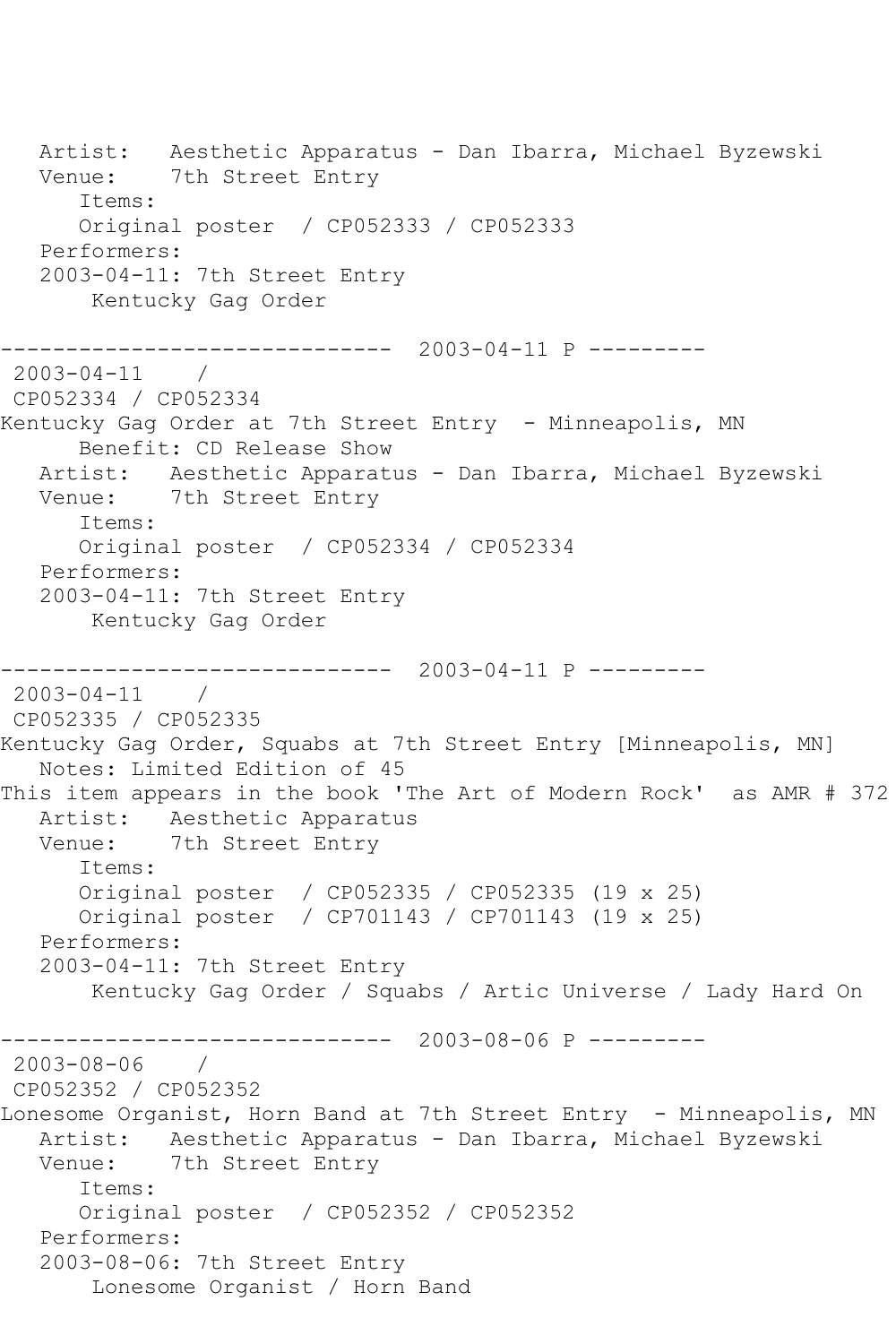------------------------------ 2003-08-09 P --------- 2003-08-09 / CP052351 / CP052351 Libertines, Living Things at 7th Street Entry - Minneapolis, MN Artist: Aesthetic Apparatus - Dan Ibarra, Michael Byzewski Venue: 7th Street Entry Items: Original poster / CP052351 / CP052351 Performers: 2003-08-09: 7th Street Entry Libertines / Living Things ------------------------------ 2003-09-30 P --------- 2003-09-30 / CP700389 / CP700389 Kills, Fever at 7th Street Entry [Minneapolis, MN] Notes: Limited Edition of 200 This item appears in the book 'The Art of Modern Rock' as AMR # 068.4 Artist: Aesthetic Apparatus Venue: 7th Street Entry Items: Original poster / CP700389 / CP700389 (19 x 25) Performers: 2003-09-30: 7th Street Entry Kills / Fever / Deaths ------------------------------ 2003-10-30 P --------- 2003-10-30 / CP700392 / CP700392 Dirtbombs, Sights at 7th Street Entry [Minneapolis, MN] Notes: Limited Edition of 200 This item appears in the book 'The Art of Modern Rock' as AMR # 069.2 Artist: Aesthetic Apparatus Venue: 7th Street Entry Items: Original poster / CP700392 / CP700392 (17 x 24) Performers: 2003-10-30: 7th Street Entry Dirtbombs / Sights / Go ------------------------------ 2003-11-08 P --------- 2003-11-08 / CP052369 / CP052369 Firewater, Revolver Modele at 7th Street Entry - Minneapolis, MN